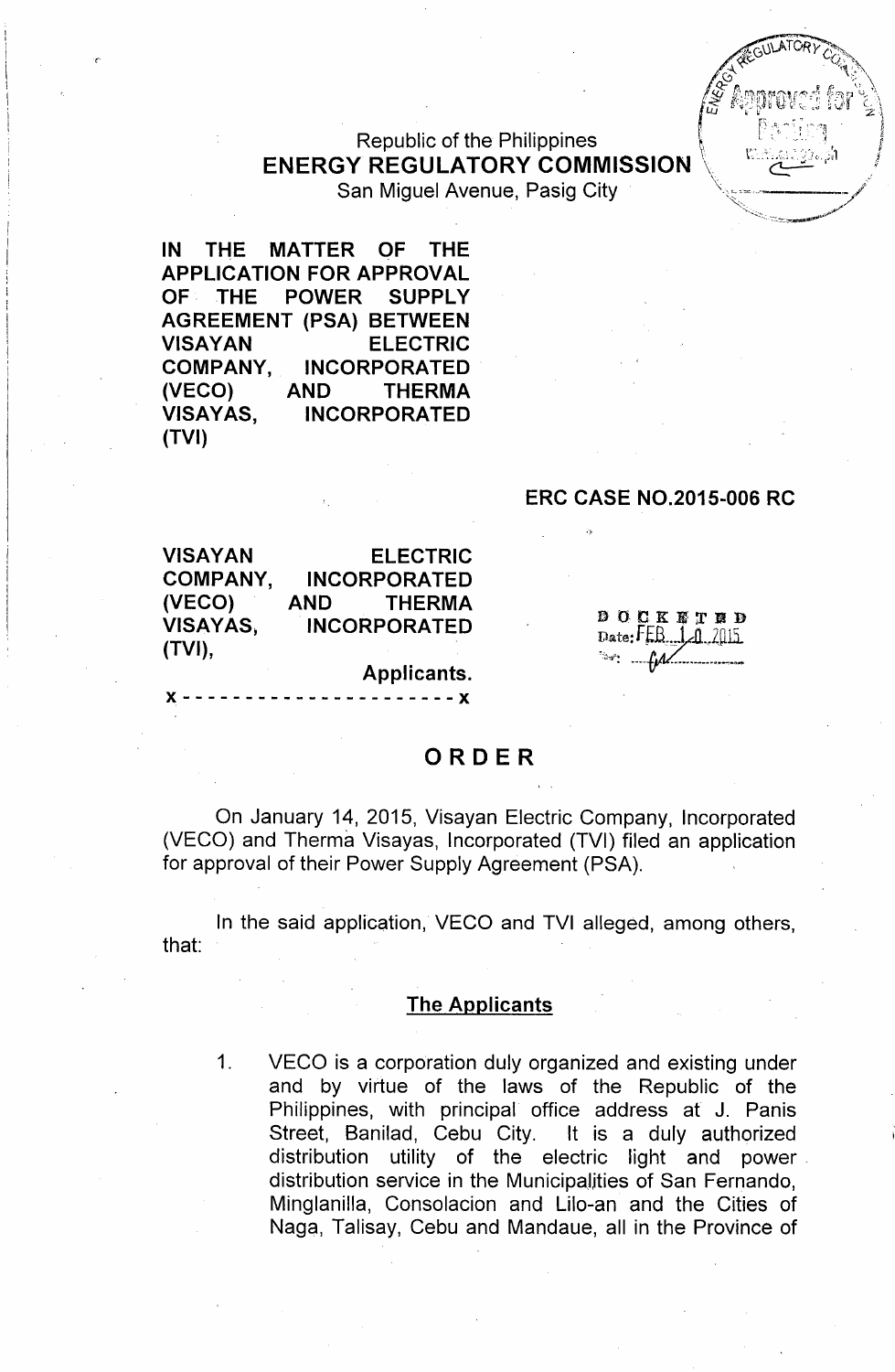Cebu, (Franchise Area) pursuant to its franchise under Republic Act No. 9339;

2. TVI is a generation company duly organized and existing under and by virtue of the laws of the Republic of the Philippines, with office address at Aboitiz Corporate Center, Gov. Cuenco Ave., Kasambangan Cebu City. It is joining VECO as co-applicant in this case in order to assist the latter in securing approval of the terms and conditions of the PSA entered into by and between them on September 1,2014;

## **Statement of Facts**

- 3. VECO anticipates that by 2018, the demand of customers covered under its Franchise Area will grow to as much as 550 MW. This is from the projection that the growth of demand is rapidly rising at an average of five percent (5%) or approximately 50 MW per year;
- 4. This stems from the forecasted hike in the number of household customers, the expansion of existing businesses in the covered Franchise Area and entry of new industrial customers;
- 5. With the imminent expiration of several PSAs presently supplying the electricity requirements in the Franchise Area, VECO will be left with a deficiency in its generation requirements, to the detriment of its customers;
- 6. Considering the foregoing, VECO, exercising due diligence and foresight, to cover the rising demand, has been evaluating its supply options in the near future. In its selection process, it took into account the supply availability, price and capability to match its load requirements. In so doing, it entered into negotiations with TVI which is currently constructing a 2 x 150 MW (net) circulating fluidized bed (CFB) coal-fired plant in Sitio Looc, Barangay Bato, Toledo City, Cebu (the Plant) which is expected to come online in 2017;
- 7. On September 1, 2014, negotiations between them culminated into the execution of the PSA for the supply of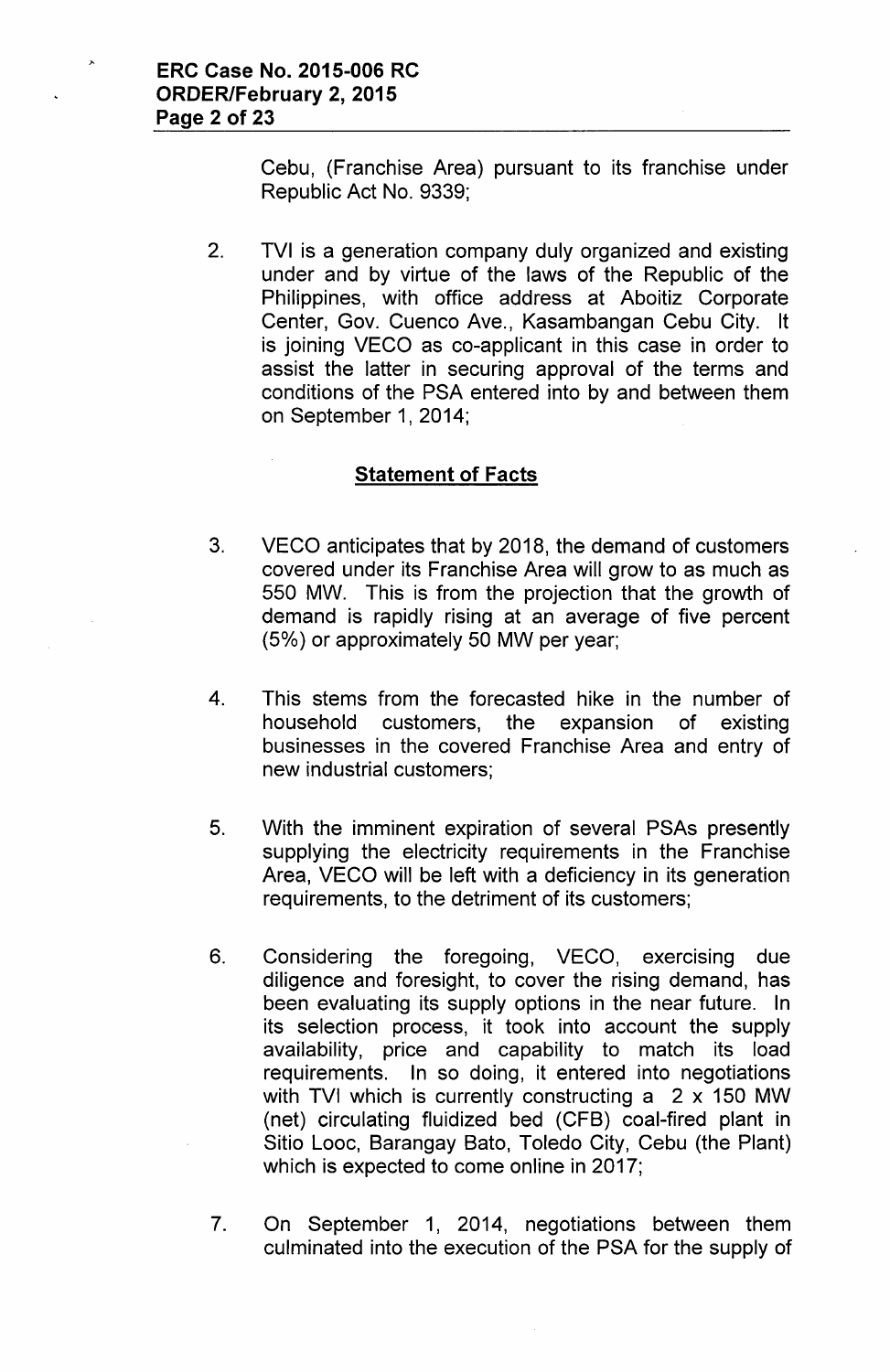150 MW for a period of fifteen (15) years. VECO took into account the size, term and cost of the capacity offered by TVI such that it is ensured of the security, reliability and affordability of the supply of its electricity requirements during the term of the PSA;

8. Currently, VECO has faced some difficulty meeting the supply deficit expected to result very soon (on December 25, 2014) from the expiration of its Contract for Supply of Electric Energy (CSEE) with the National Power Corporation. It has had to solicit from, and negotiate with, multiple suppliers, including from Luzon, if only to address the supply following December 25, 2014. However, notwithstanding that it has entered into several contracts with suppliers for the gap resulting from the expiration of the CSEE, these contracts do not address the capacity needed before 2018 when demand in the Franchise Area is expected to have grown. Hence, by entering into the PSA as early as now, it ensures that the electricity requirements of the Franchise Area are timely met by the end of 2017;

# **Terms of the PSA**

- 9. **Salient Terms.** The PSA contains the following salient terms and conditions:
	- 9.1. **Term.** The PSA has a term commencing from the date of its execution until fifteen (15) years after Operations Effective Date which is the date when the obligation of TVI to deliver, and VECO to receive, Contract Capacity and Contract Energy, shall commence, provided, that, the following conditions are satisfied: a) Commercial Operations Date of Unit 1 of the Plant has occurred; b) receipt by TVI of VECO's Security Deposit; c) receipt by TVI of the final approval of the PSA no later than one (1) year after Effective Date; d) receipt by TVI of the full payment of the Commissioning Energy Charge due from VECO as of date of the latter's receipt of the Commercial Operations Date Notice; e) receipt by TVI of a copy of the Market Participation Agreement between VECO and the Philippine Electricity Market Corporation (PEMC); and f) the representations and warranties of VECO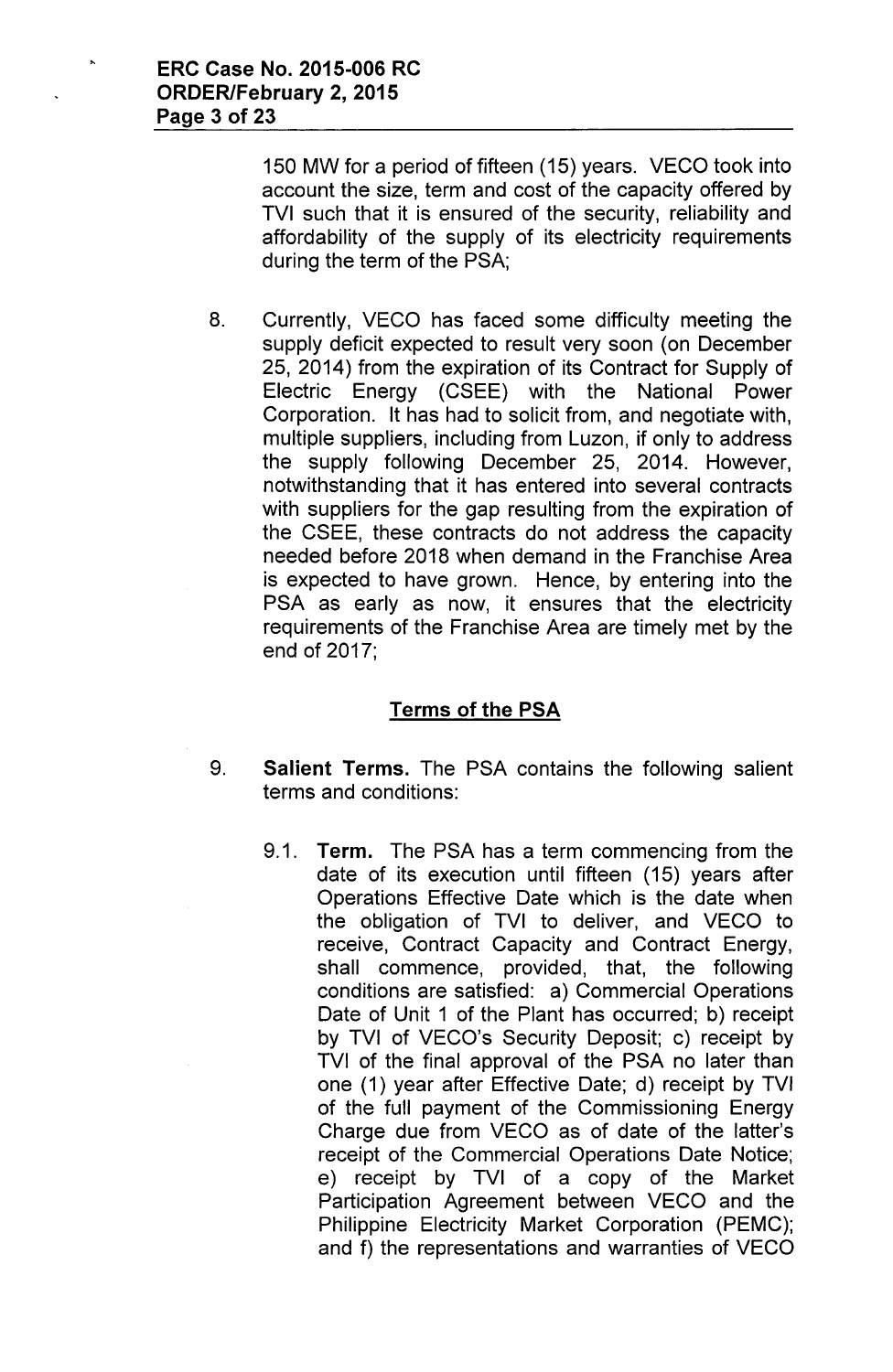shall be true and correct in all material respects as of the Operations Effective Date;<sup>1</sup>

- 9.2. **Contract Capacity/Energy.** The energy contracted by VECO under the PSA is equivalent to the energy associated with the Contract Capacity of 150 MW, as set out in the Contract Energy Schedule of the PSA. TVI shall deliver, and VECO shall receive, Contract Energy at the Metering Point which shall be the high-voltage side of the transformer at the Plant.<sup>2</sup> The ESA provides that during Scheduled and Unscheduled Outages within the Outage Allowance, TVI will not be required to supply replacement capacity and energy. In such scenario, VECO, at its own cost, shall source the replacement capacity and energy from other sources, which may include the Wholesale Electricity Spot Market (WESM). On the other hand, during planned and unplanned outages beyond the allowance, TVI is responsible for providing replacement power at contract rate. Further, in case of Force Majeure affecting TVI, it shall be VECO's obligation to source the replacement capacity and energy from other sources, at no cost to TVI;
- 9.3. **Adjustments to Contract Capacity/Energy.** VECO may request an increase in the Contract Capacity and/or Contract Energy in respect of a Billing Period by written notice at least thirty (30) days before the intended date of effectivity and subject to TVI's acceptance or refusal. In case of approval, the additional Contract Capacity and/or Contract Energy shall be paid by VECO at the Contract Price, provided, that, the increase in the Contract Capacity and/or the Contract Energy shall not be effective until VECO posts an additional Security Deposit;

Any proposed adjustments (increase/decrease) to the Contract Capacity and/or Contract Energy which is intended to apply to the succeeding contract year shall be sent by VECO in writing to TVI no later than

 $<sup>1</sup>$  Article 5.2, PSA</sup> <sup>2</sup> Article 7.3, PSA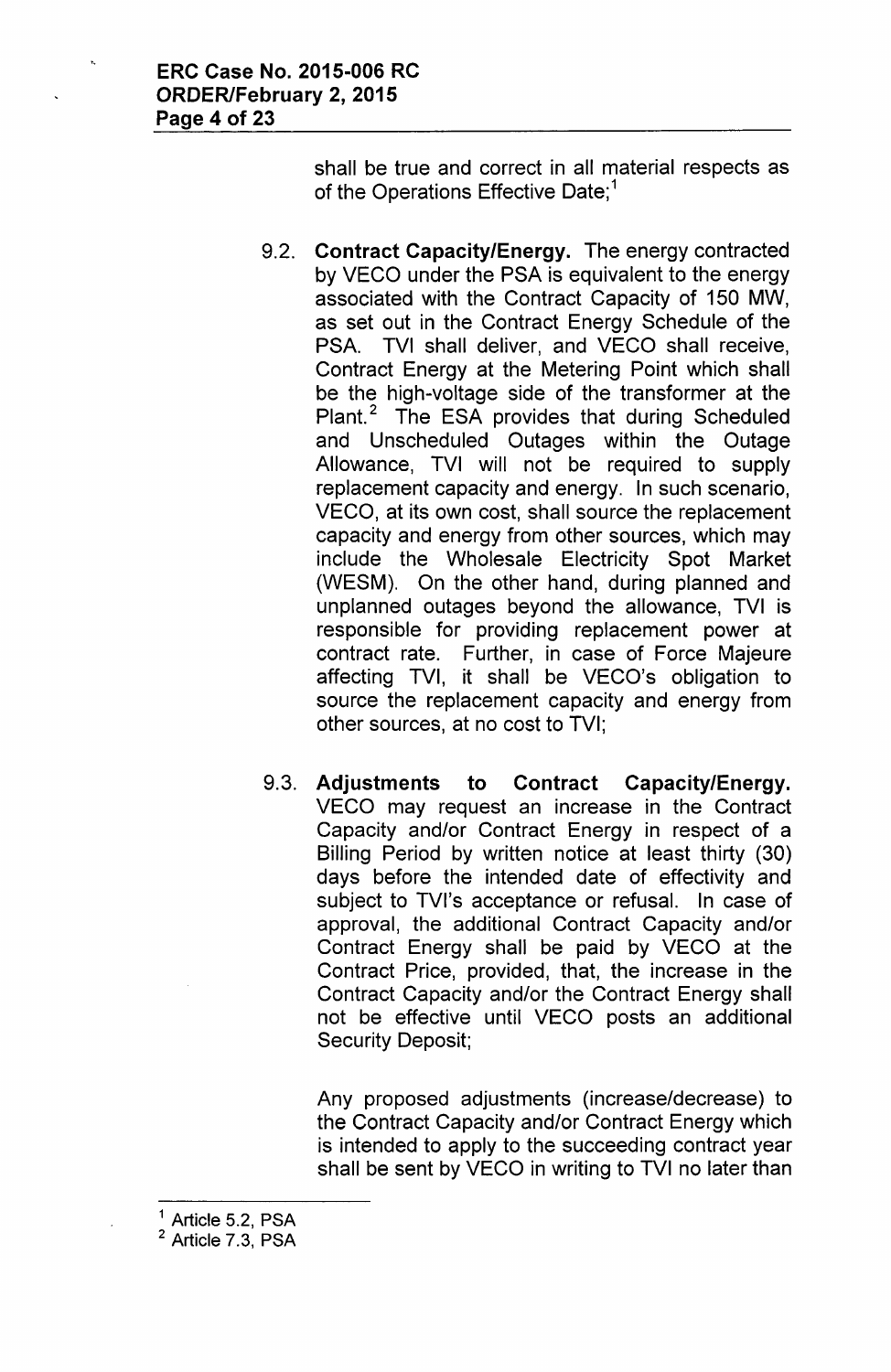sixty (60) days prior to each anniversary of the Operations Effective Date, subject to TVI's approval and to the payment of Contract Price. Notwithstanding, at any time during the Contract Period, VECO may also send a written request to TVI to increase the Contract Capacity and/or Contract Energy, no later than six (6) months prior to the effectivity of the proposed increase, subject to TVI's approval and to the payment of Contract Price;

A decrease in the Contract Capacity shall cause VECO to compensate TVI in the amount of the Buy-Out Charge, computed as follows:

$$
BOC
$$
  
=
$$
\sum_{r=1}^{RCP} \left[ \frac{\left( \left\{ CRF * \left[ (0.475) + (0.525 * \frac{FX_{crf}}{FX_0}) \right] \right\} + \left\{ ICRF * \left[ (0.61) + (0.39 * \frac{FX_{icrf}}{FX_0}) \right] \right\} \right) * (CC - RCC)}{(1 + \frac{8.75\%}{12})^{r}} \right]
$$

Where:

- $CC =$  = Contract Capacity in kW, as indicated in Table 1 of Schedule 7.1 of the PSA
- RCC = Reduced contract capacity in kW
- ICRF = Interconnection Capital Recovery Fee in PhP/kW-month, as indicated in Table 1 of this Schedule, if Customer is liable to pay ICRF<sub>month</sub> in accordance with Schedule 3.1(b) (General Conditions), item 5a, during the affected buy-out period; otherwise, PhPO/kW-month
- $RCP =$  Number of Billing Periods in the remaining Contract Period
- $FX_0 = Base PhP/USD$  exchange rate, as indicated in Table of Schedule 7.1 of the **PSA**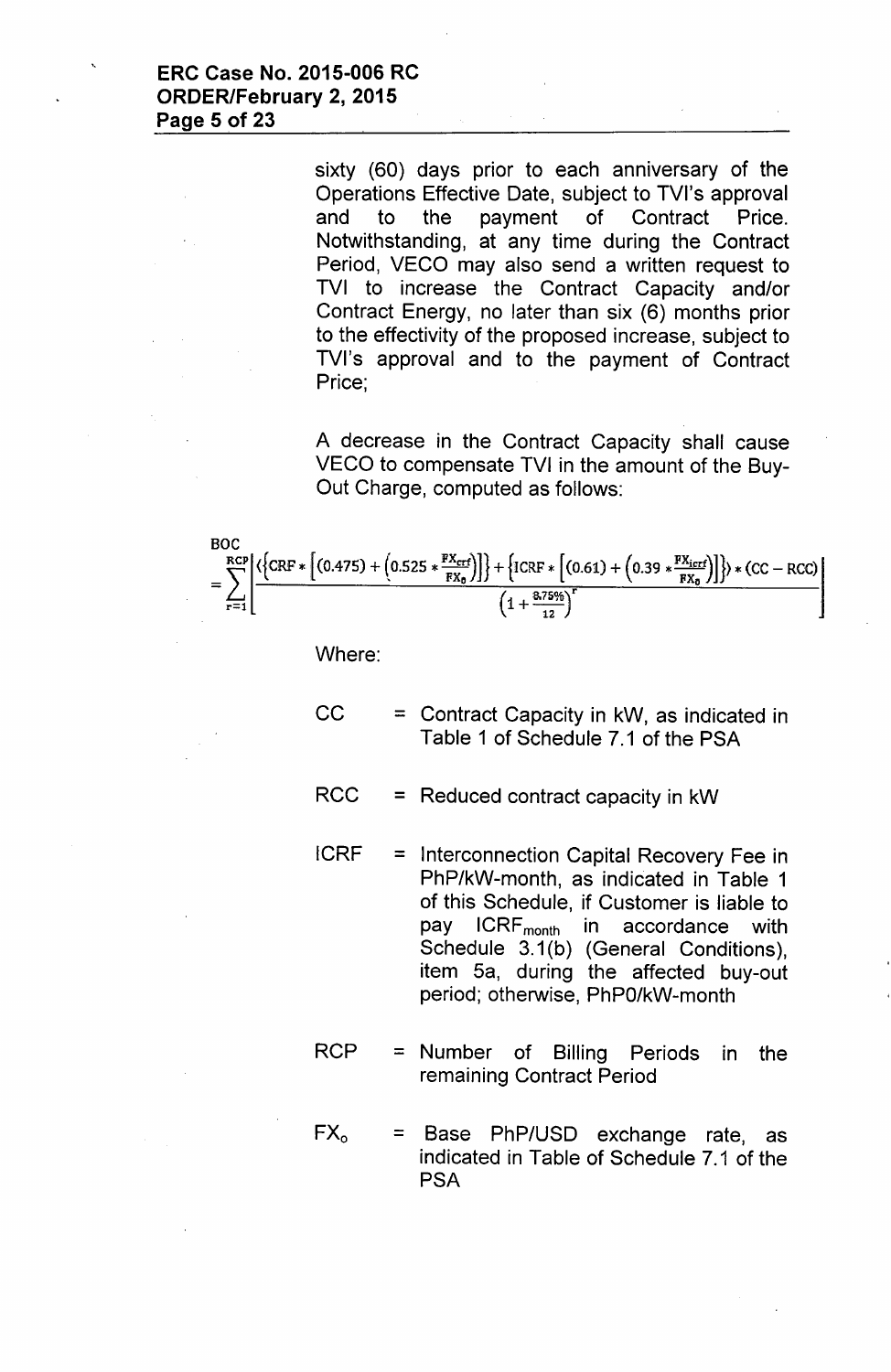- $FX_{\text{cf}}$  = the weighted average PhP/USD exchange rate computed based on the actual cost of securing USD for each payment of dollar-denominated sums due under the relevant Engineering, Procurement and Construction (EPC) **Contract**
- $FX<sub>icrf</sub>$  = the weighted average PhP/USD exchange rate computed based on the actual cost of securing USD for each payment of dollar-denominated sums due under the relevant EPC Contract
- 9.4. Stages of Supply. TVI shall supply power to VECO in various stages, as follows:
	- 9.4.1. Pre-Commercial Operations Date of Unit 1 of the Plant. VECO shall purchase the proportionate net electrical output of Unit 1 of the Plant, subject to the payment of Commissioning Energy Charge as provided in Schedule 7.1 of the PSA; and
	- 9.4.2. Upon Commercial Operations Date of Unit 1 of the Plant. TVI shall supply and deliver Contract Capacity and Contract Energy (whether from the capacity of the Power Plant or the power plants owned or operated by any of its affiliates, WESM, if any, or any other supplier) to VECO during the Billing Periods covered by the PSA;
- 9.5. Share in Minimum Load Requirement. In all intervals, VECO shall nominate no less than the Share in Minimum Load Requirement of 60 MW, subject to the conditions under the PSA in case the aggregate nominated energy of all customers of TVI is less than the Minimum Load Requirement due to Force Majeure event affecting one or more customers;
- 9.6. Contract Price. VECO shall pay the Contract Price which consists of variable and fixed charges,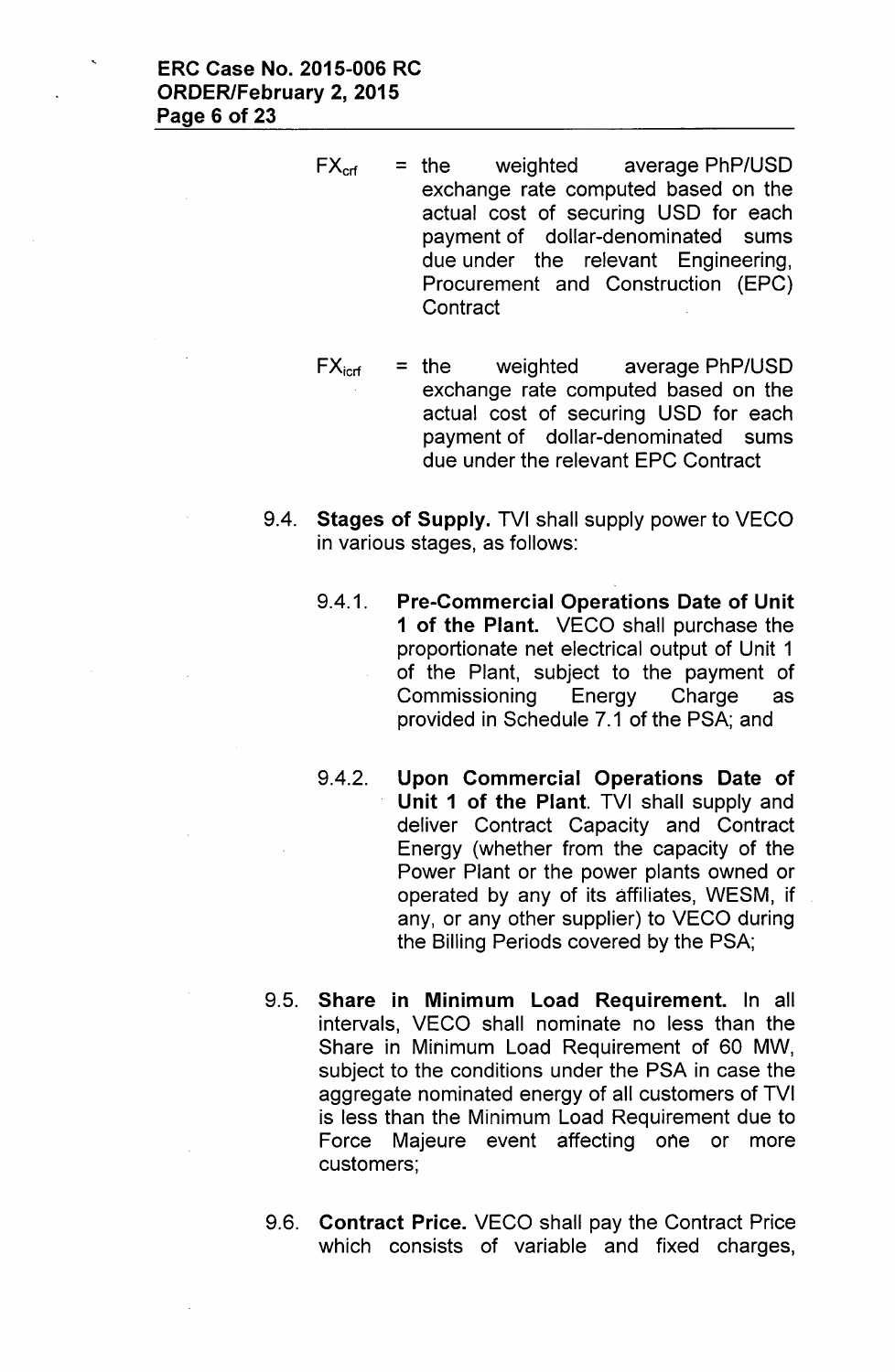subject to annual adjustments. The Contract Price shall depend on whether the power is delivered before Commercial Operations Date or from Commercial Operations Date of Unit 1 of the Plant. The formula for computing these Monthly Electricity Fees are computed under the PSA based on the following:

## A. Beginning on Commercial Operation Date

Monthly Electricity Fees = Fixed Fees $_{\text{month}}$  + Variable Fees $_{\text{month}}$  + Start up Charges + Taxes and Other Charges

All computations on payments to Supplier shall not be rounded off, except for the final PhP amount, which shall be rounded off to the nearest Philippine centavo. The Monthly Electricity Fees shall be subject to the applicable value-added tax (VAT);

Fixed Fees $_{\text{month}}$  = CRF $_{\text{month}}$  + FOM $_{\text{month}}$ 

Variable Fees $_{\text{month}}$  = VOM $_{\text{month}}$  + Fuel $_{\text{month}}$ 

#### a. CRF<sub>month</sub>

The Customer shall pay the Supplier the Monthly Capital Recovery Fee  $(CRF_{month})$  for the current Billing Period in accordance with the following formula:

$$
CRF_{\text{month}} = CRF * \left[ (0.475) + \left( 0.525 * \frac{FX_{\text{erf}}}{FX_{\text{o}}} \right) \right] * CC * Adj
$$

Where:

- $CC =$  = Contract Capacity in kW, as indicated in Table 1 of Schedule 7.1 of the PSA
- CRF = Capital Recovery Fee in PhP/kW-month, as indicated in Table 1 of Schedule 7.1 of the PSA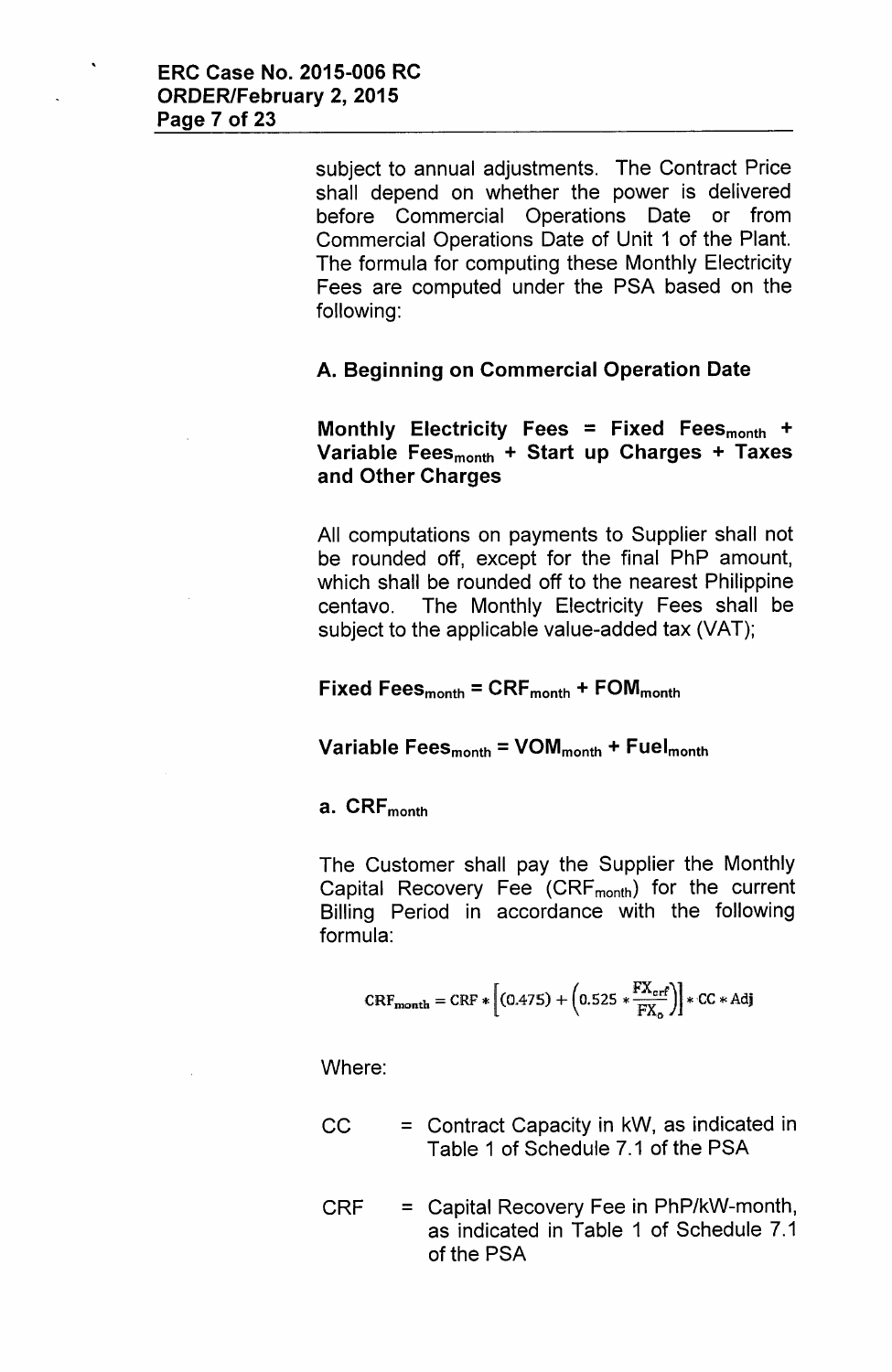Adj = Force Majeure adjustment with the following formula:

$$
Adj = \frac{(no. of hours during the current Billing Period) - FM}{(no. of hours during the current Billing Period)}
$$

Where:

- FM = Number of hours of Force Majeure event during the current Billing Period
- $FX_0 = Base PhP/USD$  exchange rate, as indicated in Table 1 of Schedule 7.1 of the PSA
- $FX_{\text{crf}}$  = Weighted average PhP/USD exchange rate computed based on the actual cost of securing USD for each payment of dollar-denominated sums due under the relevant EPC Contract

# b. FOM<sub>month</sub>

The Customer shall pay the Supplier the Monthly Fixed Operations and Maintenance Fees (FOM<sub>month</sub>) for the current Billing Period in accordance with the following formula:

$$
\text{FOM}_{\text{month}} = \left[ \left( 0.25 * \text{FOM} * \text{CC} * \frac{\text{USCPI}_{\text{m}}}{\text{USCPI}_{\text{o}}} * \frac{\text{FX}_{\text{m}}}{\text{FX}_{\text{o}}} \right) + \left( 0.75 * \text{FOM} * \text{CC} * \frac{\text{RPCPI}_{\text{m}}}{\text{RPCPI}_{\text{o}}} \right) \right] * \text{Adj}
$$

Where:

- $CC = As previously defined$
- FOM = Fixed Operations and Maintenance Fee in PhP/kW-month, as indicated in Table 1 of this Schedule

$$
FXo = As previously defined
$$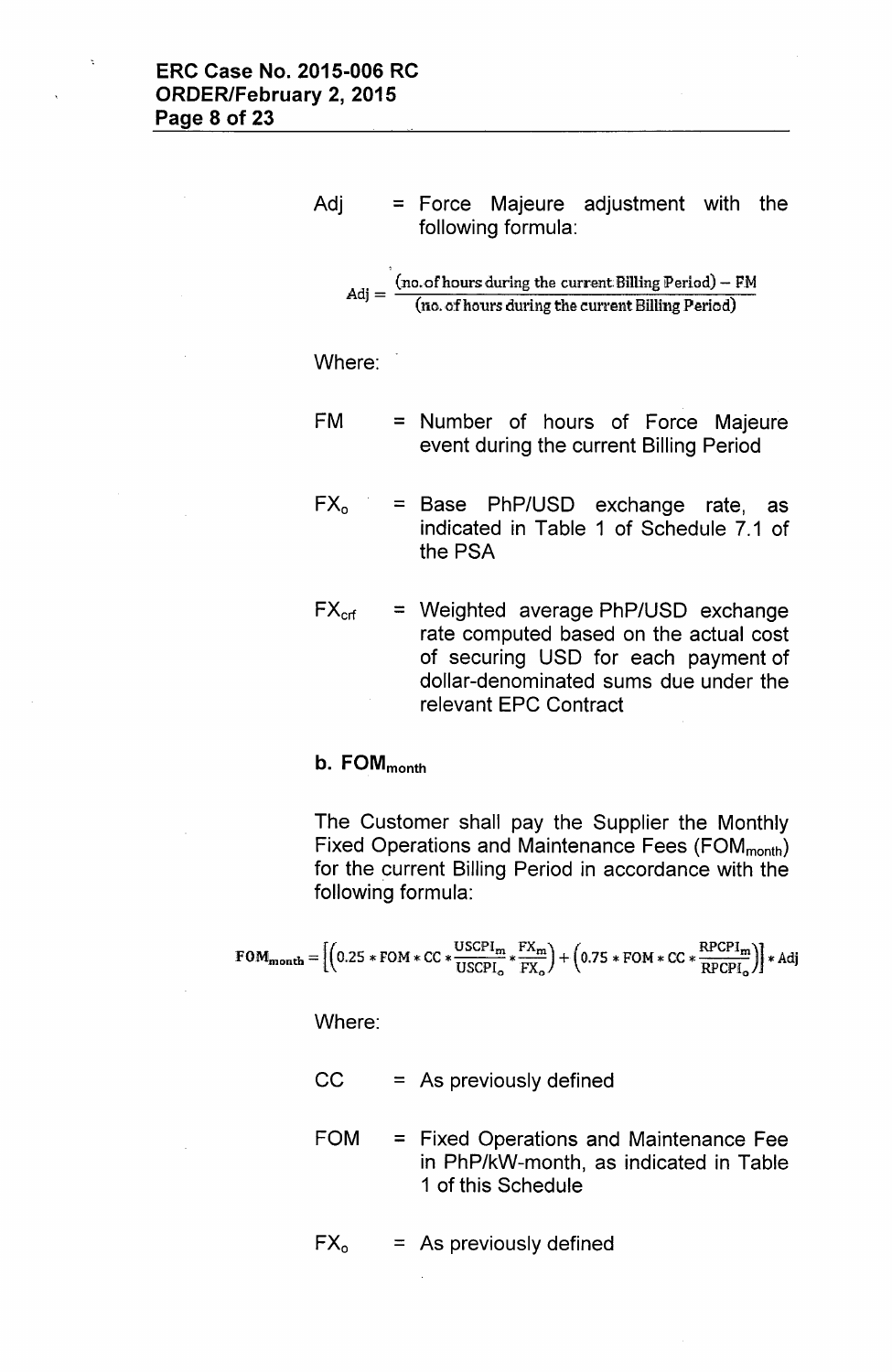USCPI<sub>o</sub> = Base United States (US) Consumer Price Index (CPI) - All Items (1982-84=100), as indicated in Table 1 of this **Schedule** 

 $RPCPI_0 = Base$  Philippine CPI for All Income Households in the Philippines - All Items (2006=100), as indicated in Table 1 of this Schedule

- $FX_m$  = Average PhP/USD exchange rate of the last three (3) calendar months prior to Billing Period for which the Invoice is being prepared, as published in the Bangko Sentral ng Pilipinas (BSP) website
- $USCPI_m = US CPI All items (1982-84=100)$ published, as of the current Billing Period for which the Invoice is being prepared
- $RPCPI_m =$  Philippine CPI for All Income Households in the Philippines - All Items (2006=100) published as of the current Billing Period for which the Invoice is being prepared

 $Adj = As previously defined$ 

## c. VOM<sub>month</sub>

The Customer shall pay the Supplier the Monthly Variable Operations and Maintenance Fees (VOM<sub>month</sub>) for the current Billing Period in accordance with the following formula:

$$
\text{VOM}_{\text{month}} = \left[ \left( 0.25*\text{VOM}*\frac{\text{USCPI}_{\text{m}}}{\text{USCPI}_{\text{o}}}*\frac{\text{FX}_{\text{m}}}{\text{FX}_{\text{o}}} \right) + \left( 0.75*\text{VOM}*\frac{\text{RPCPI}_{\text{m}}}{\text{RPCPI}_{\text{o}}} \right) \right] * \text{TED}
$$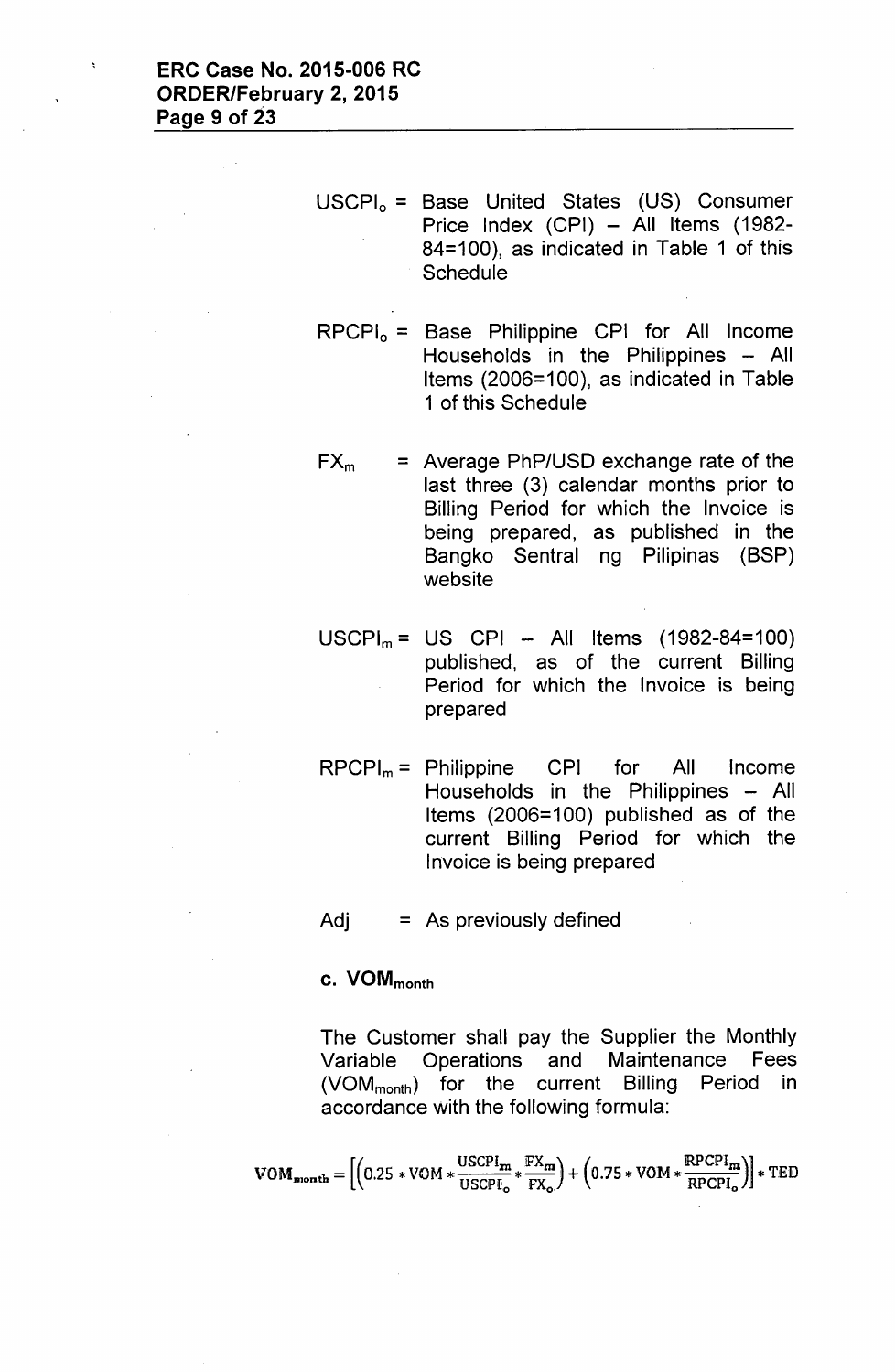Where:

VOM = Variable Operations and Maintenance Fee in PhP/kWh, as indicated in Table 1 of this Schedule

- $FX<sub>o</sub> = As previously defined$
- $USCPI<sub>o</sub> = As previously defined$
- $RPCPI<sub>o</sub> = As previously defined$
- $FX_m$  = As previously defined
- $USCPI_m = As$  previously defined
- $RPCPI_m =$  As previously defined
- $TED = Total Energy Deleting to the Customer$ by the Supplier in kWh during the current Billing Period

# d. Fuel<sub>month</sub>

The Customer shall pay the Supplier the Monthly Fuel Fees (Fuel<sub>month</sub>) for the current Billing Period in accordance with the following formula:

$$
\text{Fuel}_{\text{month}} = \left\{ \left[ \frac{\text{(Fuel Costs + Freight Costs)}}{1,000} \right] * \text{CR} * \text{FX}_{\text{m}} \right\} * \text{TED}
$$

Where:

$$
Full Costs = N_M * \frac{ACV}{6,300 \text{ kcal/kg}}
$$

ACV = Average calorific value, higher heating value, of coal in kcal/kg used in the current Billing Period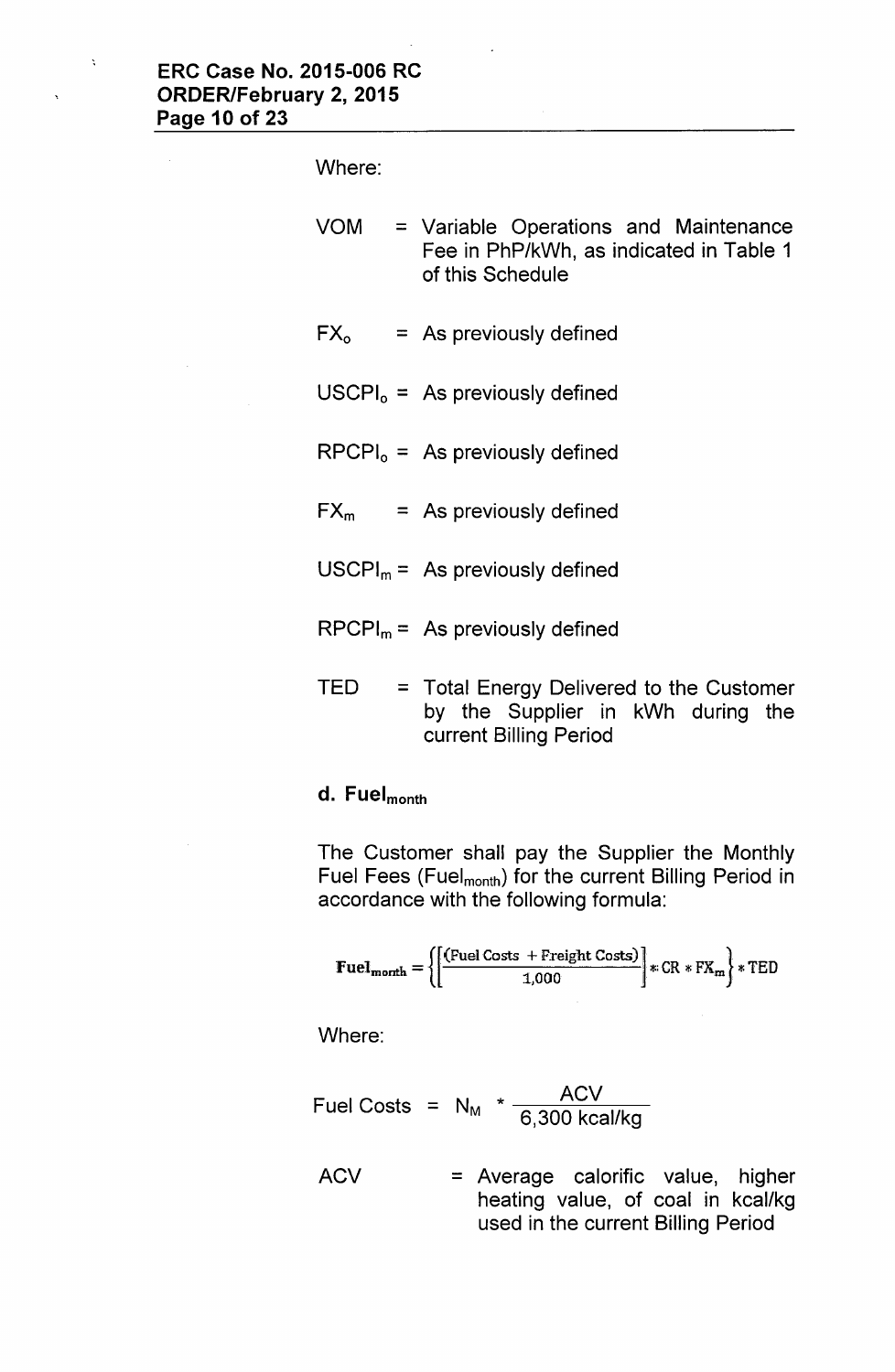Freight Costs = Actual transport costs in USD/MT which include but not limited to port charges, fuel, insurance, wharfage fees, demurrage, excise tax, handling, customs brokerage fees, customs duties, stevedores and arrastre costs, tuggage costs, survey fee, towage, pilotage, light dues, mooring and unmooring, berthing and deberthing, and tonnage dues and sundries on the coal used during the current Billing Period. Freight costs shall include all other existing and future taxes, fees, imposts and other charges that may be imposed on the transport of coal

 $FX_m$  = As previously defined

- $N_m$  = Average Newcastle Index (USD/MT) of the last three (3) calendar months prior to the Billing Period for which the Invoice is being prepared, as posted by globalCOAL on the website [www.globalcoal.com](http://www.globalcoal.com) or its successor or, if global COAL ceases to report the Newcastle Index, an agreed upon replacement source that reports the Newcastle Index shall be adopted by the Parties
- $CR = Consumption rate at 0.7 kg/kWh,$ escalated at one percent (1%) annually

 $TED = As previously defined$ 

### e. Start up Charges

The cost for starting up each unit of the Power Plant after a period of shutdown due to Scheduled or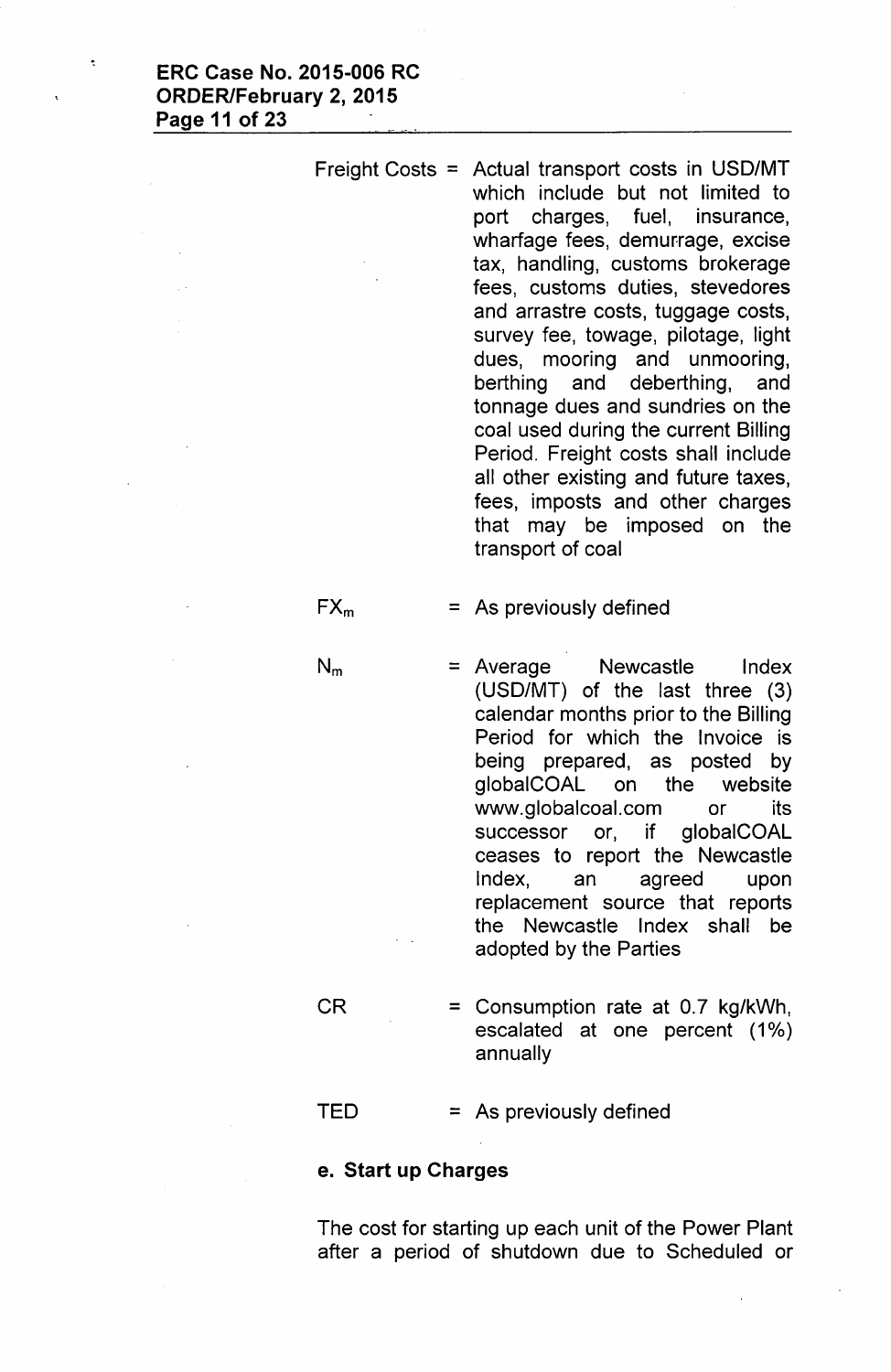Unscheduled Outages attributable to the Supplier shall be for the account of the Supplier. On the other hand, the costs for each start up of a unit of the Power Plant after a period of shutdown due to any other reason shall be for the account of the Customer and shall be charged in accordance with the following formula:

**Cold Start up** *(where plant downtime is beyond 8 hours)*

### **Unit 1**

Start up Charges = 143,500 liters \* DO<sub>m</sub> \*  $\frac{CC}{TC}$ 

## **Unit 2**

Start up Charges = 143,500 liters \*  $DO_{m} * \frac{CC}{TCC}$ 

**Warm Start up** *(where plant start up occurs after* less *than* 8 *hours* of *downtime)*

### **Unit 1**

Start up Charges = 107,600 liters \* DO<sub>m</sub> \*  $\frac{CC}{TCC}$ 

### **Unit 2**

Start up Charges = 107,600 liters \* DO<sub>m</sub> \*  $\frac{CC}{TCC}$ 

**Hot Start up** *(where plant start up occurs after* less *than* 2 *hours* of *downtime)*

### **Unit 1**

Start up Charges = 71,800 liters \* DO<sub>m</sub> \*  $\frac{CC}{TCC}$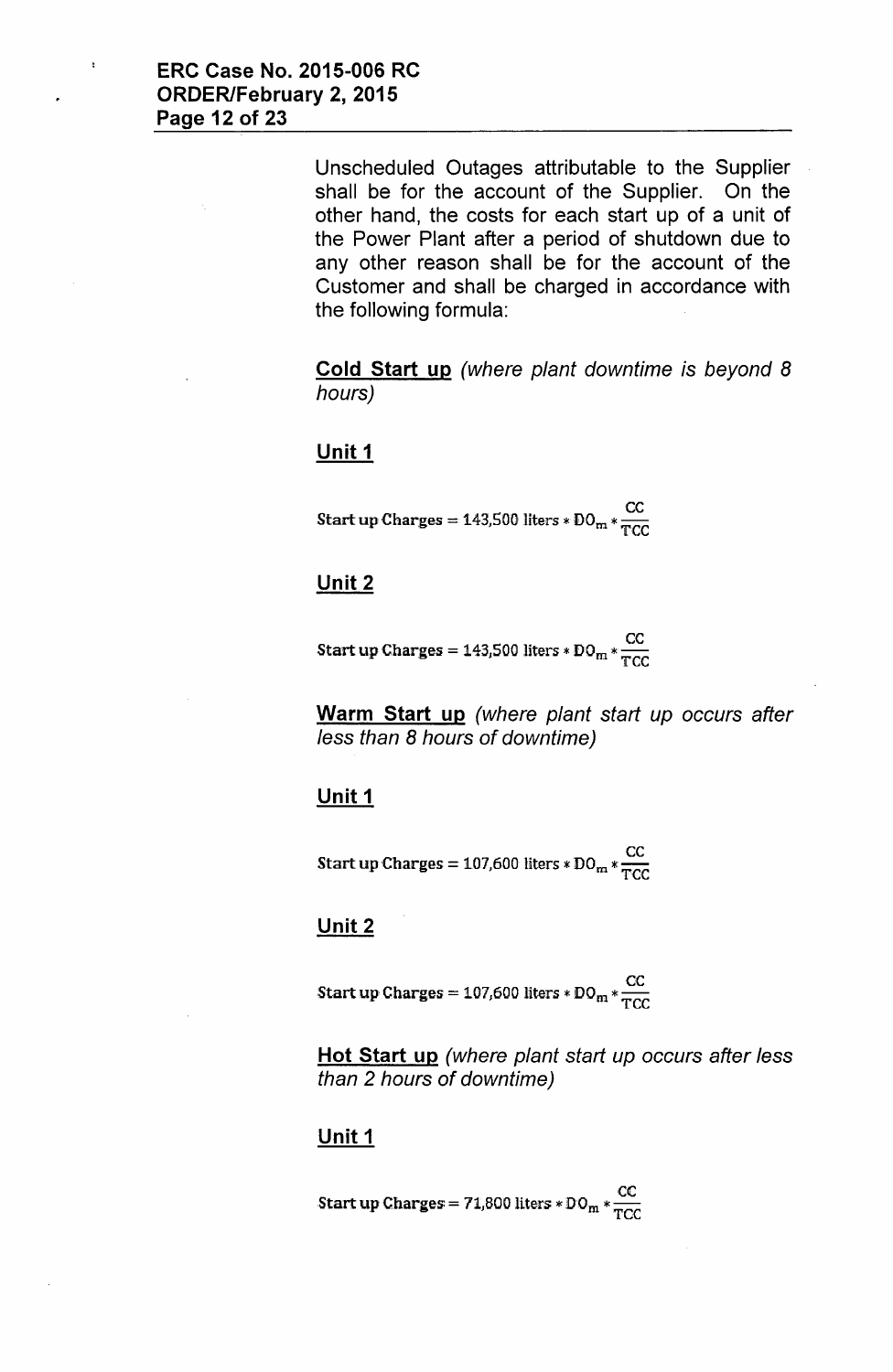#### Unit 2

Start up Charges = 71,800 liters \* DO<sub>m</sub> \*  $\frac{CC}{TC}$ 

 $\mathcal{L}^{\text{max}}$ 

Where:

- $TED = As previously defined$
- $DO<sub>m</sub>$  = Actual price of diesel oil in PhP/liter, as billed by the supplier of diesel oil applicable for the Billing Period for which the Invoice is being prepared
- $CC = As previously defined$
- $TCC = Total contracted capacity in kW of$ the Supplier

In the event that revisions are made on the above indices, including any shift made in the base year and other adjustments to such index made by the relevant authorized entity, its successor-in-interest, there shall be a corresponding change in the base index such that the use of the revised index will yield the equivalent values as the use of the original base index;

In the event that the index: a) becomes unavailable, b) is replaced by a new benchmark rate as determined by the relevant authorized entity, its successor in interest, or c) ceases to exist, or d) in the reasonable determination of either Party, fails to reflect the real costs and forms an integral part of this price mechanism, the Parties shall agree to adopt a new price index;

#### f. Taxes and Other Charges

In addition to VAT, these include all existing and future taxes, fees and imposts (and any increase or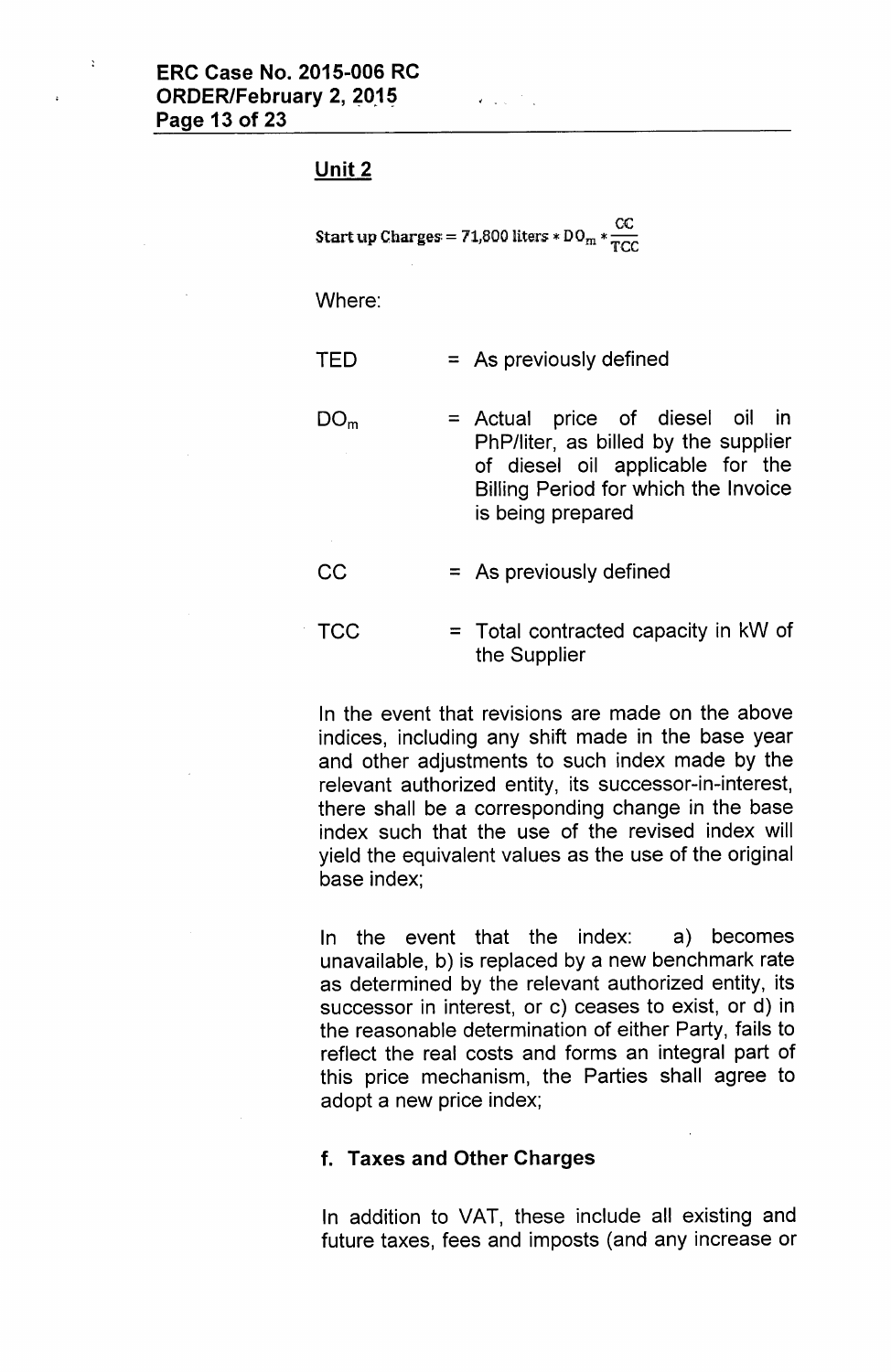adjustments thereon), real property taxes, local business taxes, transmission charges and other charges imposed on the Power Plant, including the charges.indicated in item 5 (a) of Schedule 3.1(b) of the Agreement, in Philippine Pesos;

These also include the Interconnection Capital Recovery Fee (ICRF) which shall be paid in accordance with Schedule 3.1(b) (General Conditions), item 5a. For purposes of the Monthly Interconnection Recovery Fee  $(ICRF_{month})$  for the current Billing Period, the Customer shall pay in accordance with the following formula:

$$
ICRF_{month} = ICRF\left[(0.61) + \left(0.39 * \frac{FX_{icrf}}{FX_0}\right)\right] * CC * Adj
$$

Where:

 $CC = As previously defined$ 

ICRF = Interconnection Recovery Fee in PhP/kW-month, as indicated in Table 1 of Schedule 7.1, subject to further adjustments based on the actual connection configuration and costs of the Interconnection Facilities. The Parties shall execute a supplemental agreement to reflect the adjusted ICRF (the Supplemental Agreement). Within thirty (30) days from execution of the Supplemental Agreement, the Parties shall file the corresponding application for approval thereof by the Commission

 $FX<sub>o</sub> = As previously defined$ 

 $FX<sub>icrf</sub>$  = Weighted average PhP/USD exchange rate computed based on the actual cost of securing USD for each payment of dollar-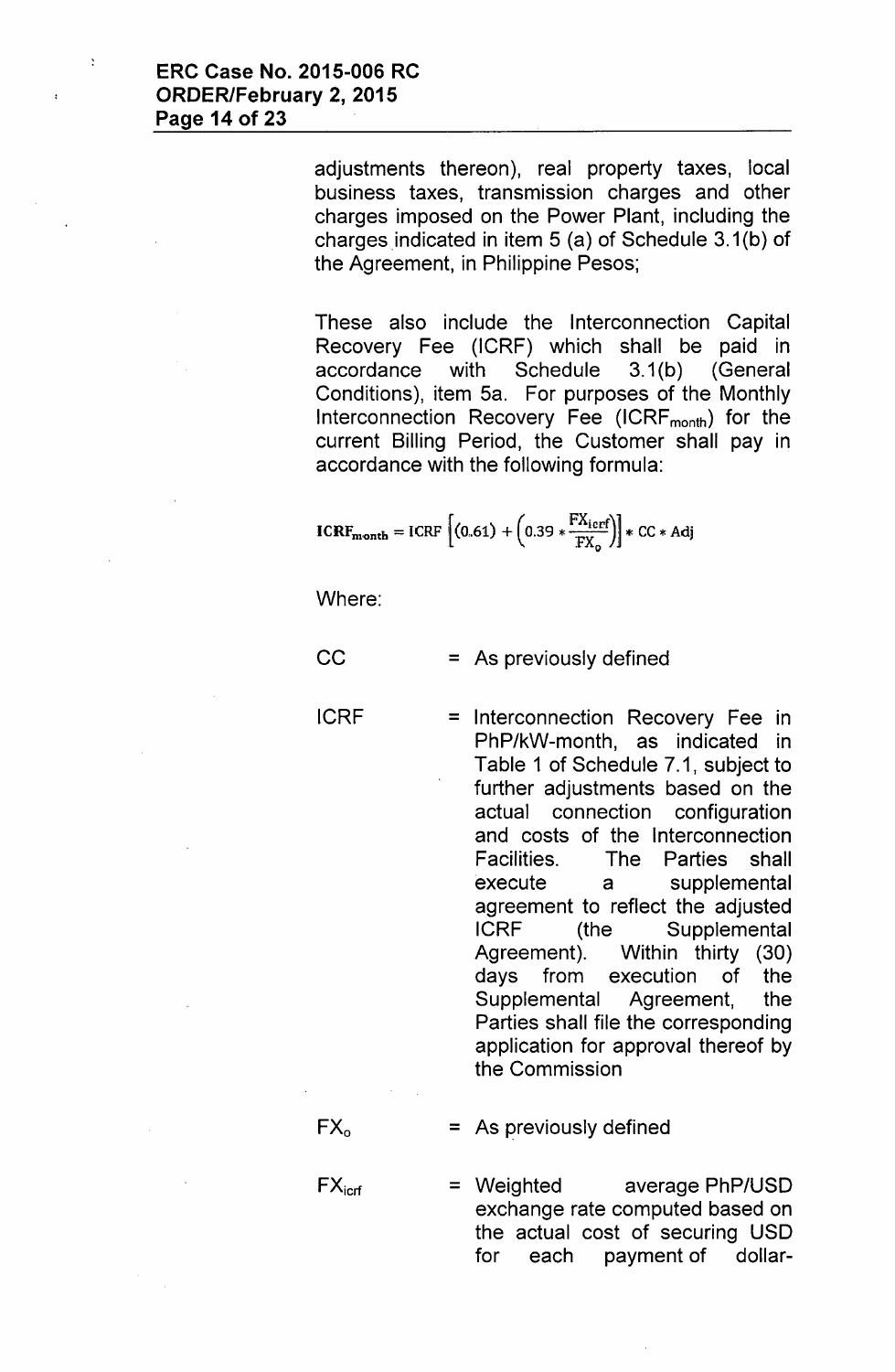denominated sums due under the relevant EPC Contract

#### $Adj = As$  previously defined

#### B. Before Commercial Operation Date

## Monthly Electricity Fees = Commissioning Charges + Other Taxes and Charges

All computations on payments to Supplier shall not be rounded off, except for the final PhP amount, which shall be rounded off to the nearest Philippine centavo. The Monthly Electricity Fees shall be subject to the applicable VAT;

#### a. Commissioning Charges

The Customer shall pay the Supplier the Commissioning Charges subject to the applicable VAT for electricity supplied during the period of testing and commissioning of the Power Plant in accordance with the following formula:

#### Commissioning Charges =  $VOM_{month} + Fuel_{month}$

Where:

| $VOM_{month}$         | $=$ Computed in accordance with item<br>A.III of this Schedule |
|-----------------------|----------------------------------------------------------------|
| Fuel <sub>month</sub> | $=$ Computed in accordance with item<br>A.IV of this Schedule  |

#### b. Taxes and Other Charges

Taxes and Other Charges = As previously defined

The agreed amounts relevant to the computation of Contract Price are as follows: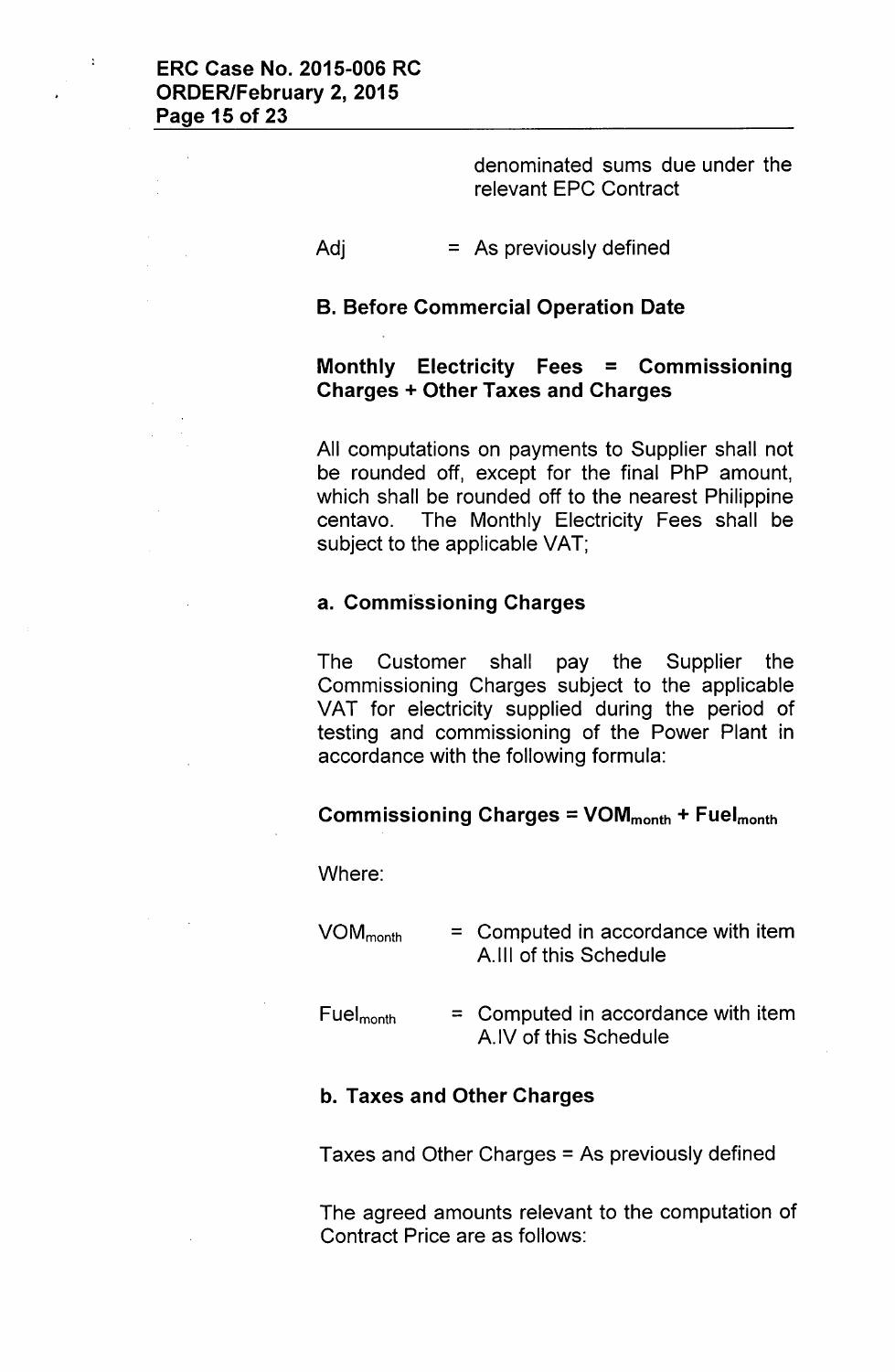$\ddot{\phantom{a}}$ 

| <b>Details</b>                 | <b>Unit</b>  | <b>Amount</b> |
|--------------------------------|--------------|---------------|
| <b>CC</b>                      | kW           | 150,00        |
| Minimum Load Requirement (40%) | kW           | 60,000        |
| <b>CRF</b>                     | Php/kW-month | 1,514         |
| <b>ICRF</b>                    | PhP/kW-month | 120           |
| <b>FOM</b>                     | PhP/kW-month | 229           |
| <b>VOM</b>                     | PhP/kWh      | 0.2977        |
| FX <sub>o</sub>                | PhP/USD      | 47.00         |
| USCPI <sub>0</sub>             |              | 233.049       |
| RPCPI <sub>0</sub>             |              | 136.80        |

9.7. Termination Fee. In the event that the PSA is terminated by TVI on the grounds of: a) failure of VECO to pay the Electricity Fees or any other amounts payable under the PSA; b) failure by VECO to replenish its Security Deposit in full: c) breach by VECO of any of the provisions of the PSA and its failure to cure the breach within a period of thirty (30) days from receipt of the notice of the breach; and d) termination by TVI of the PSA upon the occurrence of any events of default under Article 17.2 of the PSA, VECO shall be liable to pay a termination fee computed using the following formula:

$$
TF = \sum_{r=1}^{RCP} \left[ \frac{\left\{ (RF * [(0.475) + (0.525 * \frac{FX_{\text{crf}}}{FX_0})]) \right\} + \left\{ ICRF * [(0.61) + (0.39 * \frac{FX_{\text{crf}}}{FX_0})] \right\} \right\} * CC}{(1 + \frac{8.75\%}{12})^r} \right]
$$

Where:

| Adj |  |  | $=$ As previously defined |  |
|-----|--|--|---------------------------|--|
|-----|--|--|---------------------------|--|

CC = Contract Capacity in kW, as indicated in Table 1 of Schedule 7.1 of the PSA

CRF = Capital Recovery Fee in PhP/kWmonth, as indicated in Table 1 of Schedule 7.1 of the PSA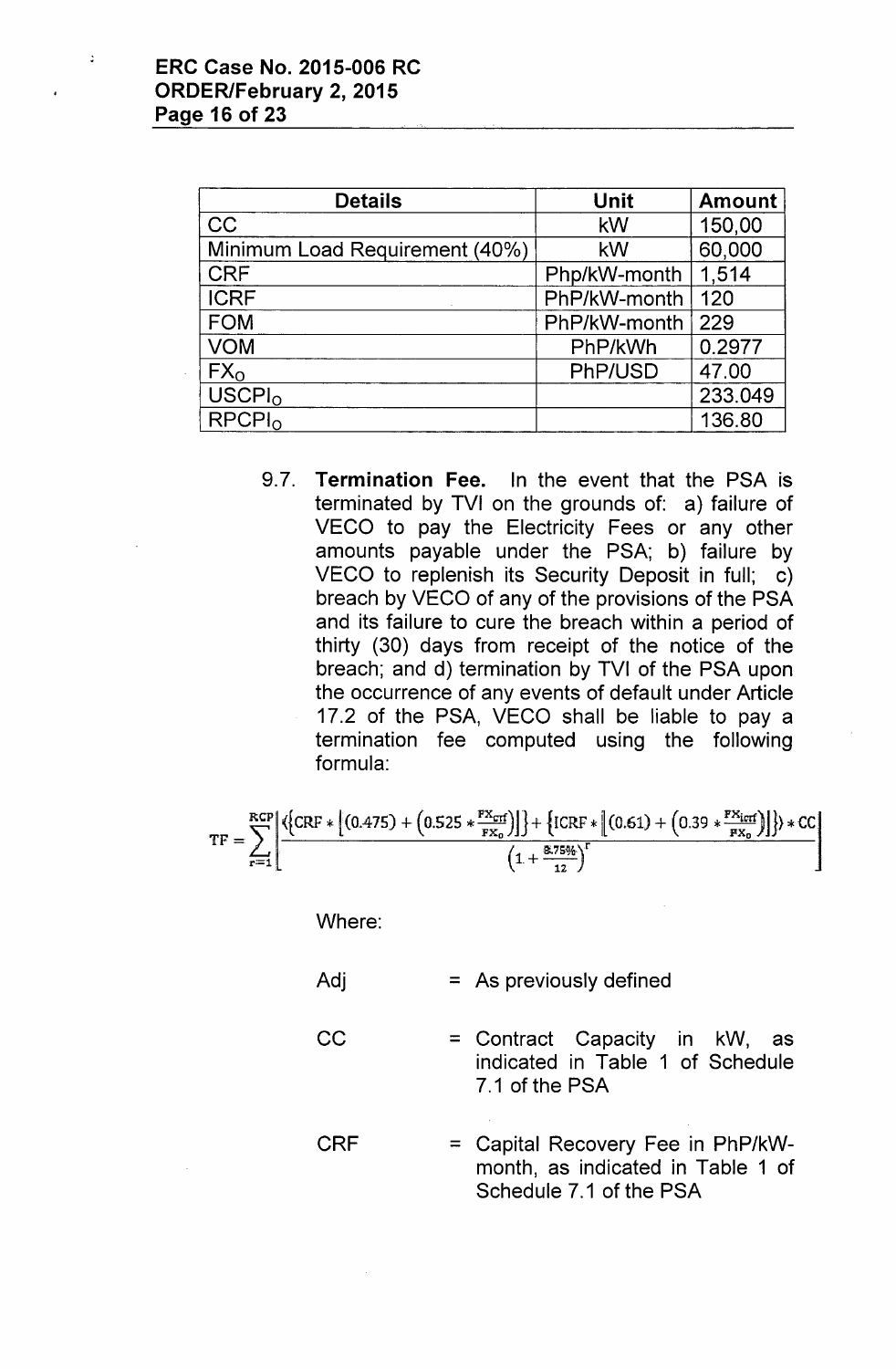Ċ

- ICRF = Interconnection Capital Recovery Fee in PhP/kW-month, as indicated in Table 1 of Schedule 7.1, if Customer is liable to pay ICRFmonth in accordance with Schedule 3.1(b) (General Conditions), item Sa, during the affected termination period; otherwise, PhPO/kW-month
- $RCP$  = Number of Billing Periods in the remaining Contract Period
- $FX<sub>o</sub>$  = Base PhP/USD exchange rate, as indicated in Table 1 of Schedule 7.1 of the PSA
- $FX_{\text{cf}}$  = Weighted average Php/USD exchange rate computed based on the actual cost of securing USD for each payment of dollardenominated sums due under the relevant EPC Contract
- $FX<sub>icrf</sub>$  = Weighted average Php/USD exchange rate computed based on the actual cost of securing USD for each payment of dollardenominated sums due under the relevant EPC Contract
- 10. Rate Implication. An analysis was conducted to determine the impact of the implementation of the PSA on VECO's generation costs, a copy of which is attached to the application. The following table shows the expected rate impact in the event that VECO procures from TVI when the Power Plant commences commercial operation in 2018 vis-à-vis VECO procuring from other sources without TVI:

|                 | <b>Generation Charge</b>        |        |        |
|-----------------|---------------------------------|--------|--------|
|                 | Without TVI   With TVI   Impact |        |        |
| Total (Php/kWh) | 6.1333                          | 5.4990 | (0.63) |

\* Based on average kWh generation purchases of VECO from April to July 2014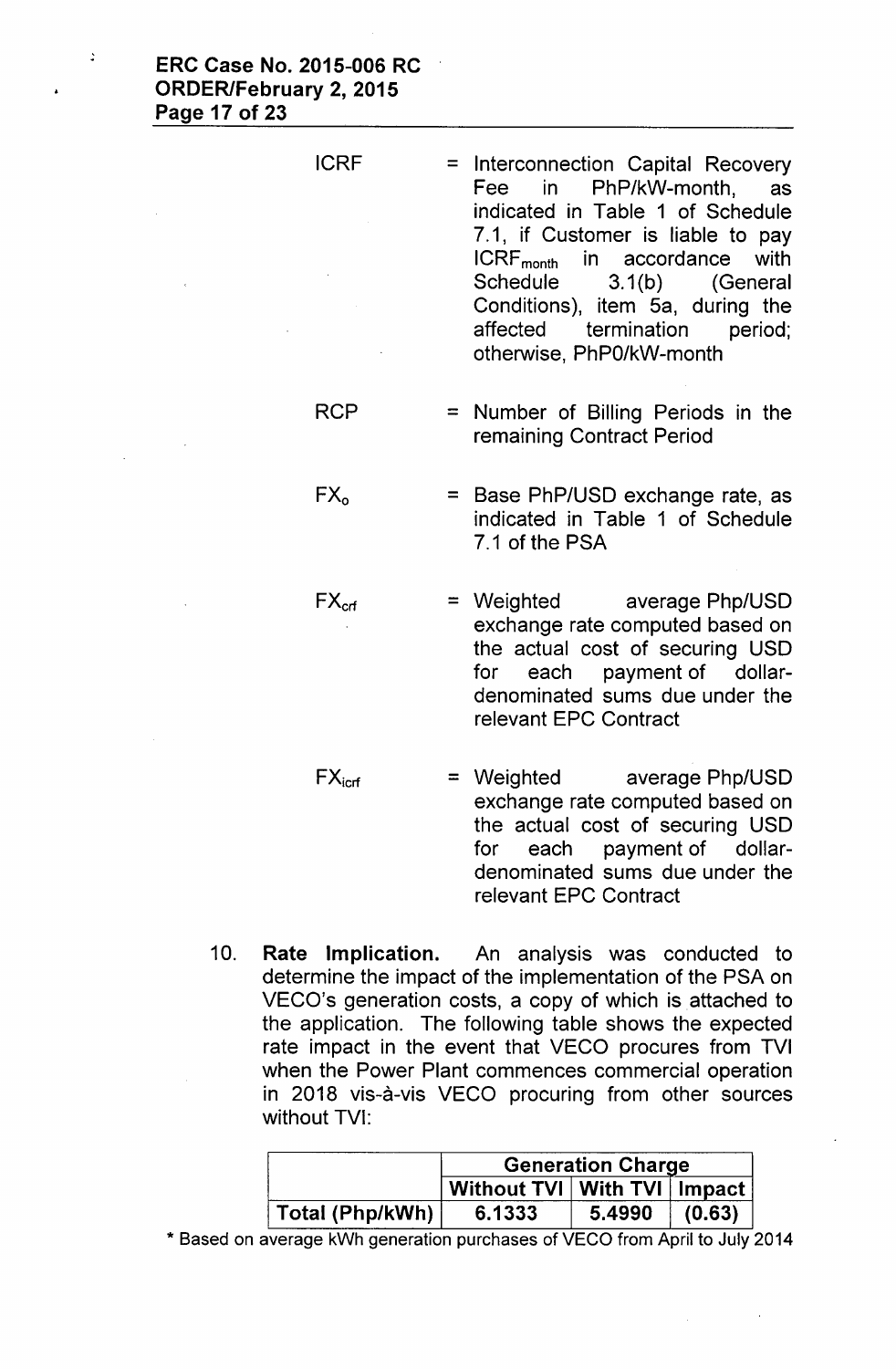$\ddot{\cdot}$ 

11. In support of the instant application, the following documents are attached as annexes thereof:

| <b>Annex</b> | <b>Document</b>                                     |
|--------------|-----------------------------------------------------|
| A            | <b>PSA</b>                                          |
| B            | Securities and Exchange Commission (SEC)            |
|              | Certificate of Registration of TVI                  |
| $\mathsf C$  | Articles of Incorporation of TVI                    |
| $\mathsf D$  | General Information Sheet (GIS) of TVI              |
| E            | Board of Investments (BOI) Certificate<br><b>of</b> |
|              | Registration                                        |
| F            | Relevant Technical and Economic                     |
|              | Characteristics of the Plant (Indicative)           |
| G            | <b>Proposed Fuel Procurement Process</b>            |
| H            | Latest Audited Financial Statements (AFS) of        |
|              | <b>TVI</b>                                          |
| $\mathsf{I}$ | <b>Environmental Compliance Certificate (ECC)</b>   |
| J            | <b>Sources of Funds/Financial Plans</b>             |
| K            | <b>Purchased Power Rate</b>                         |
| L            | Transmission Service Agreement (TSA)                |
|              | between VECO and the National Transmission          |
|              | Corporation (TRANSCO)                               |
| M            | VECO's Distribution Development Plan (DDP.)         |
| N            | Affidavit of Mr. Dennis Verallo on VECO's           |
|              | <b>Procurement Process</b>                          |
| O            | Rate Impact Analysis                                |
| P            | <b>Executive Summary of the PSA</b>                 |

12. Pursuant to ERC Resolution No. 16, Series of 2014, TVI shall file the necessary application for a Certificate of Compliance (COC) no later than three (3) months prior to the target date of testing and commissioning of the Plant;

## Motion for Confidential Treatment of Information

13. Under Rule 4 of the ERC Rules, the Commission may, upon request of a party and determination of the existence of conditions which would warrant such remedy, treat certain information submitted to it as confidential. Pursuant thereto, it is requested that the proposed Fuel Procurement Process (Annex "G"), Sources of Funds/Financial Plans (Annex "J") and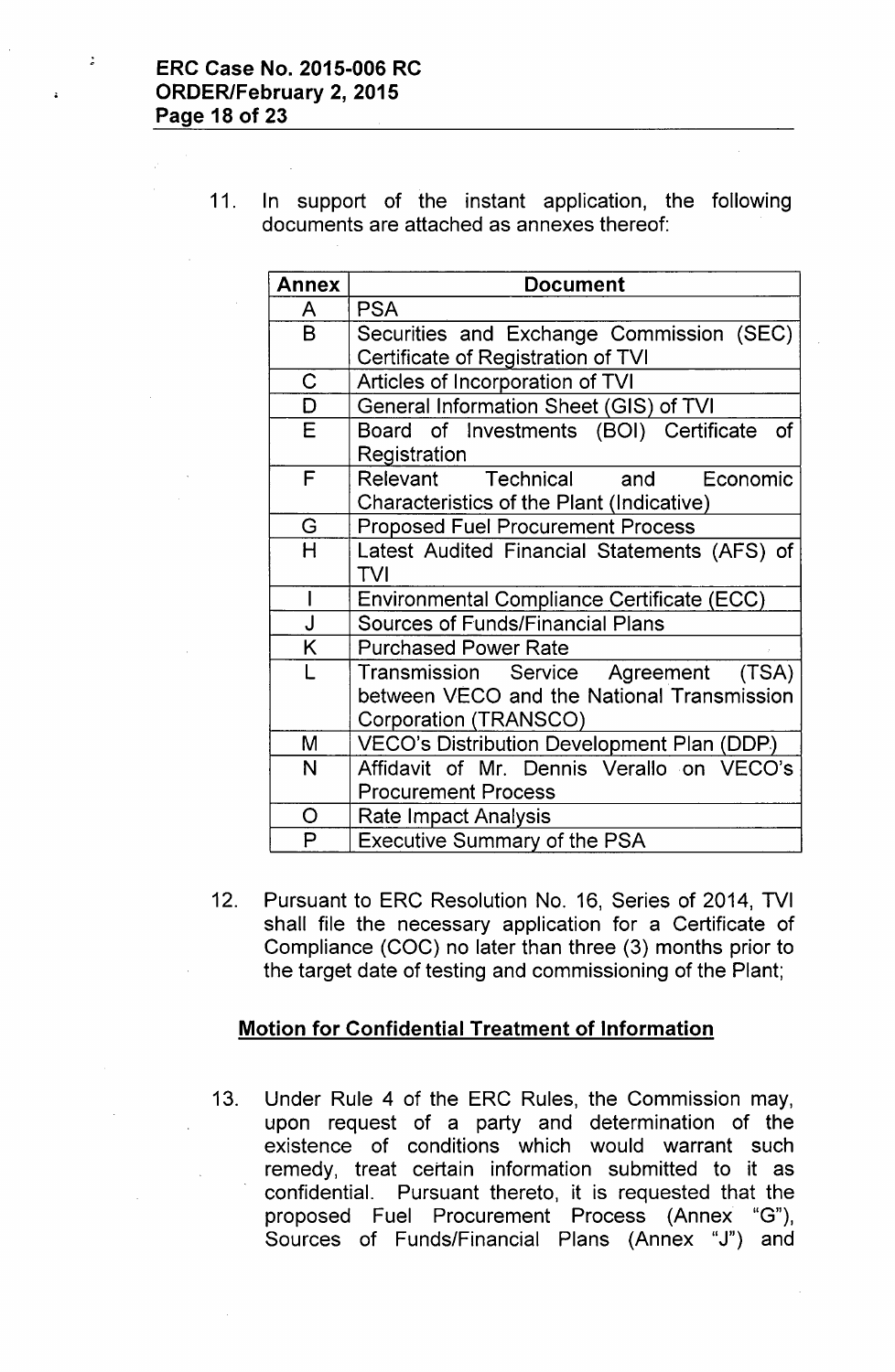Computation of the Purchased Power Rate (Annex "K") be treated as confidential and, accordingly, not be disclosed to persons other than officers and staff of the Commission, as may be necessary in the evaluation of the application;

14. These documents contain certain non-public, proprietary information, data and calculations involving business operations and financial trade secrets reflecting TVI's investment and business calculations. These are not generally available to, or already in the possession of the Commission. These documents bear the mark "Confidential" in each and every page and are placed in a sealed envelope, marked "Confidential"; and

### **Prayer**

- 15. Thus, they pray that:
	- 15.1. The PSA dated November 6, 2014, including the rates and charges set out in paragraphs 10.2 and 10.6 of the application (herein 9.2 and 9.6), be approved with finality; and
	- 15.2. An Order be issued: a) treating Annexes "G", "J," and "K" and the information contained therein as confidential; b) directing their non-disclosure to persons other than the officers and staff of the Commission, pursuant to Rule 4 of the ERC Rules; and c) prescribing the guidelines for the protection thereof.

Finding the said application to be sufficient in form and in substance with the required fees having been paid, the same is hereby set for jurisdictional hearing, expository presentation, pre-trial conference and evidentiary hearing on March 17, 2015 (Tuesday) at ten o'clock in the morning (10:00 A.M.) at ERC Visayas Field Office, St. Mary's Drive, Banilad, Cebu City.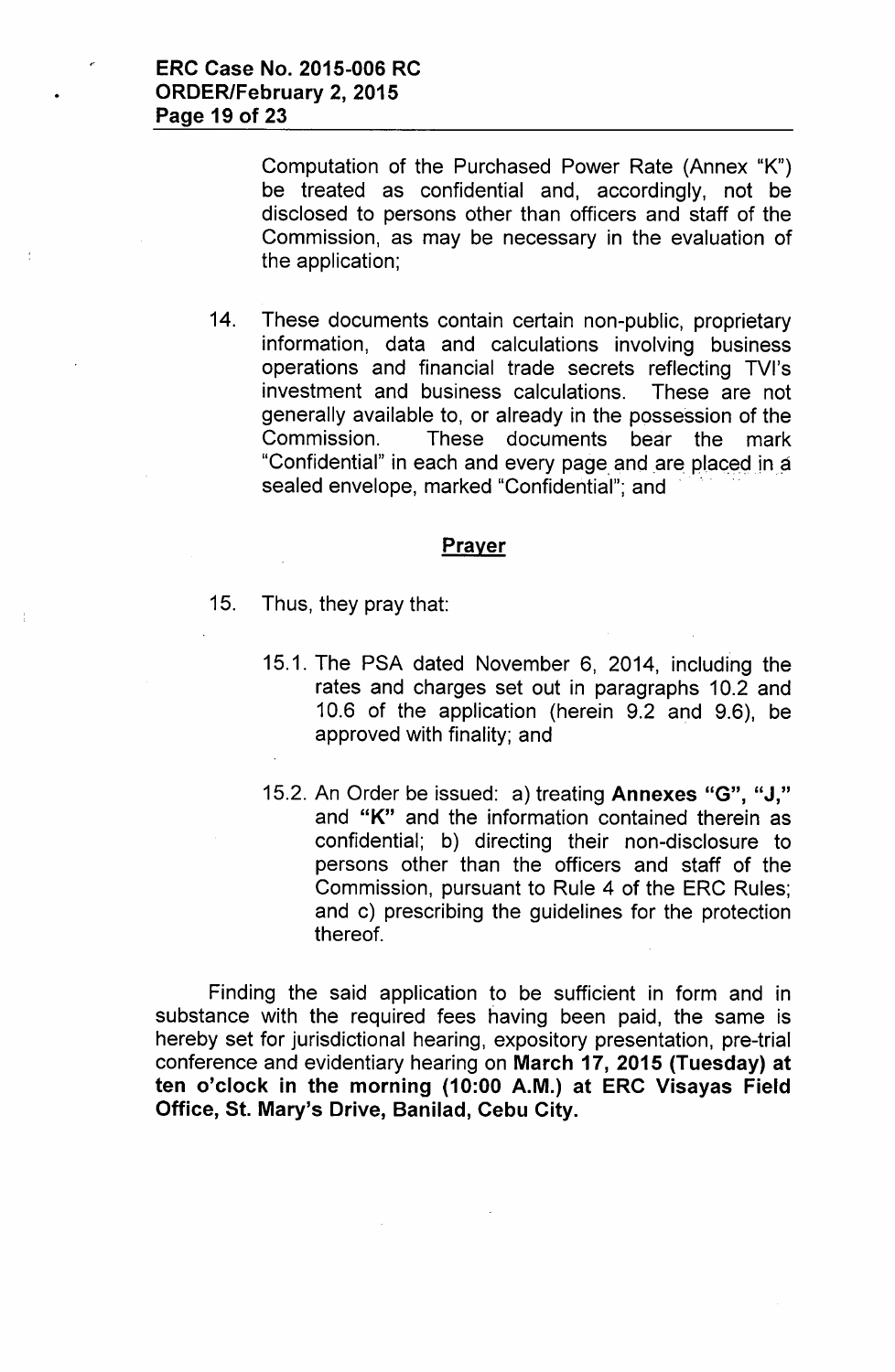## ERC Case No. 2015-006 RC • ORDER/February 2, 2015 Page 20 of 23

 $\mathcal{L}$ 

VECO and TVI are hereby directed to cause the publication of the attached Notice of Public Hearing, at their own expense, twice (2x) for two (2) successive weeks in two (2) newspapers of general circulation in the Philippines, with the date of the last publication to be made not later than ten (10) days before the date of the scheduled initial hearing. They are also directed to inform the customers within VECO's franchise area, by any other means available and appropriate, of the filing of the instant application, their reasons therefor, and of the scheduled hearing thereon.

Let copies of the application, this Order and the attached Notice of Public Hearing be furnished the Office of the Solicitor General (OSG), the Commission on Audit (COA), and the Committees on Energy of both Houses of Congress. They are hereby requested, if they so desire, to send their duly authorized representatives at the scheduled hearing.

Likewise, let copies of this Order and the attached Notice of Public Hearing be furnished the Offices of the Governor of the Province of Cebu and the Mayors of the Cities and Municipalities within VECO's franchise area for the appropriate posting thereof on their respective bulletin boards.

VECO and TVI are hereby directed to furnish all those making requests therefor with copies of the application and its attachments, subject to reimbursement of reasonable photocopying costs.

On the date of the initial hearing. VECO and TVI must submit to the Commission their written Compliance with the jurisdictional requirements attaching therewith, methodically arranged and duly marked, the evidence on the actual posting and publication of the Notice of Public Hearing consisting of certifications issued to that effect, signed by the aforementioned Governor and Mayors or their duly authorized representatives, bearing the seals of their offices, and the affidavits of the Editors or Business Managers of the newspapers where the said Notice of Public Hearing were published together with the complete issues of the said newspapers, and such other proofs of compliance with the requirements of the Commission.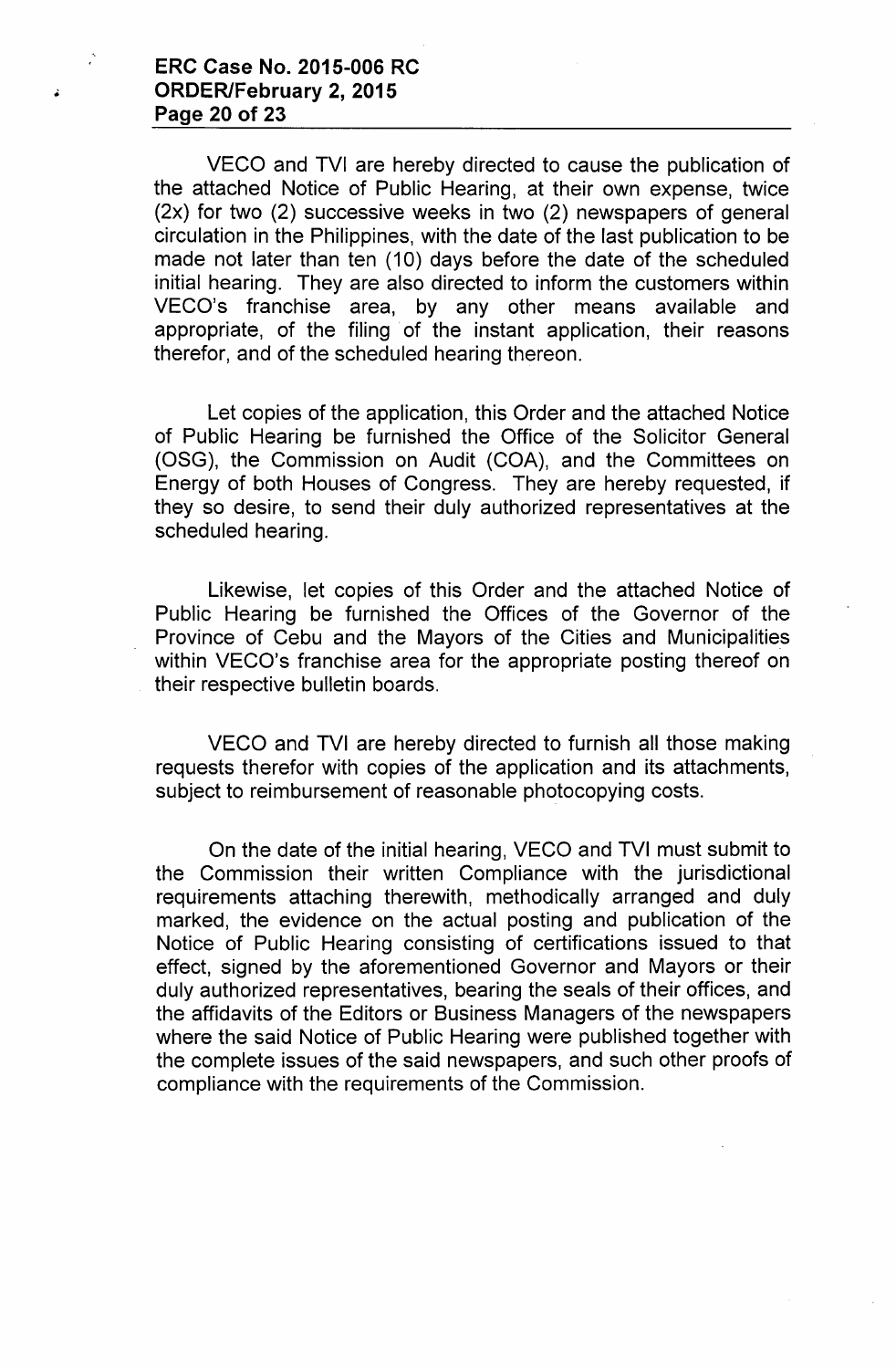.

VECO and TVI and all interested parties are directed to submit, at least five (5) days before the date of initial hearing and pre-trial conference, their respective Pre-trial Briefs containing, among others:

- a) A summary of admitted facts and proposed stipulation of facts;
- b) The issues to be tried or resolved;
- c) The documents or exhibits to be presented, stating the purposes and proposed markings therefore; and
- d) The number and names of the witnesses, with their written testimonies in an individual affidavit form, to be attached to the Pre-trial Brief.

Failure of VECO and TVI to submit the required Pre-trial Brief and Judicial Affidavits of their witnesses within the prescribed period shall be a ground for cancellation of the scheduled hearing, and the resetting of which shall be six (6) months from said date of cancellation.

As part of the pre-trial conference, VECO and TVI must also be prepared to make an expository presentation of their application, aided by whatever communication medium that they may deem appropriate for the purpose, in order to put in plain words and explain, for the benefit of the customers and other concerned parties, what the application is all about and the reasons and justifications being cited in support thereof.

# SO ORDERED.

Pasig City, February 2, 2015.

FOR AND BY AUTHORITY OF THE COMMISSION:

*~ A~* ENAIDA G. <mark>C</mark>RUZ-D **Chairperson** 

*N* m/VECO and TVI/PSA/2015-006 RC/initial order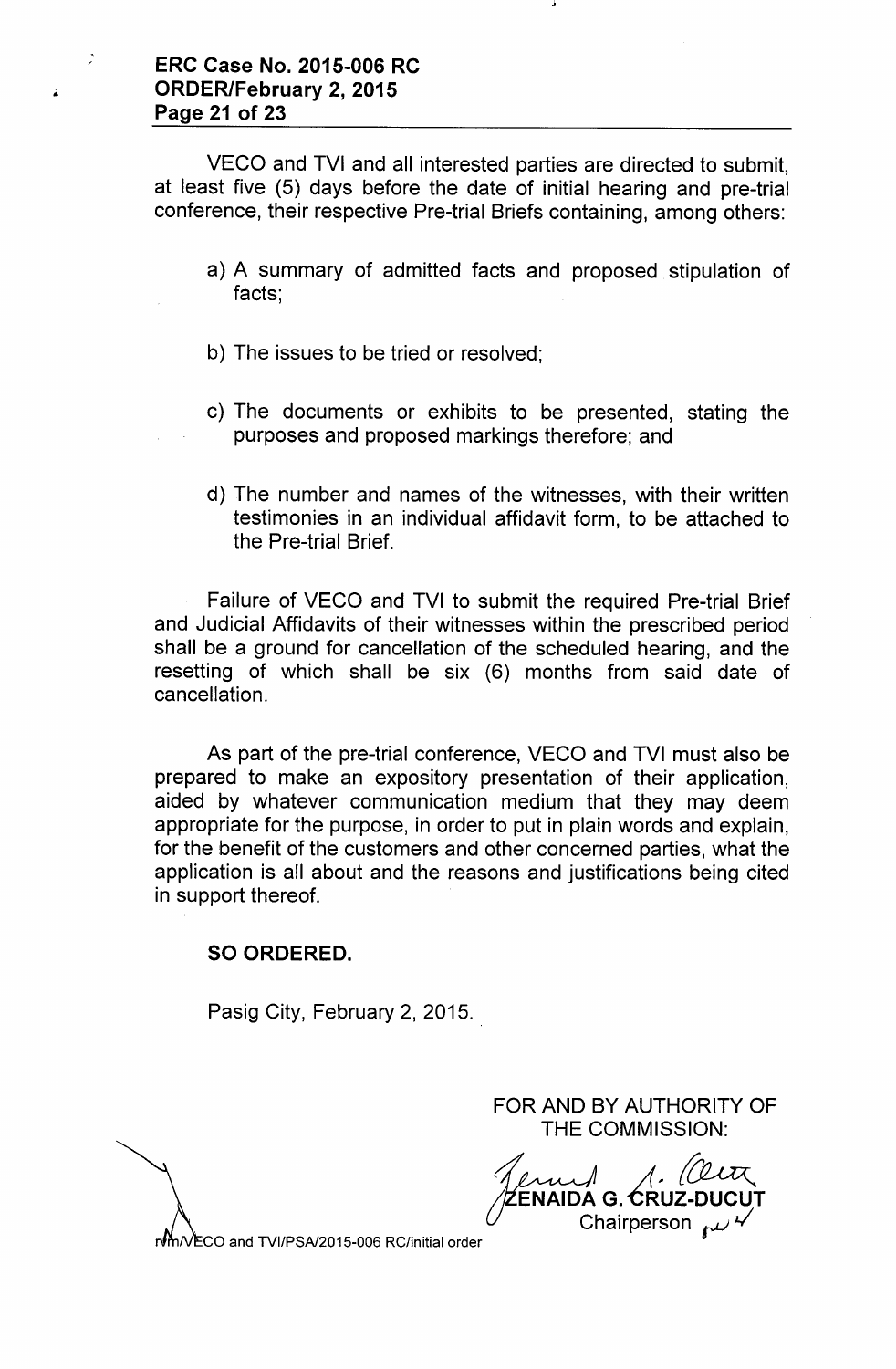Copy Furnished:

•

- 1. J.P. Garcia & Associates Attn: Atty. Joan A. Giduquio-Baron *Counsel for VECa* Unit 1501-1502, 15<sup>th</sup> Floor, Ayala Life -FGU Center, Mindanao Avenue, Cebu Business Park, Cebu City
- 2. Attys. Consolacion C. Mercado, Hyacinth E. Rafael & Lew Carlo L. Lopez *Counsel for TVI* 16<sup>th</sup> Floor, NAC Tower, 32<sup>nd</sup> Avenue, Bonifacio Global City, Taguig City
- 3. Visayan Electric Company, Incorporated (VECO) J. Panis St., Banilad, Cebu City
- 4. Office of the Solicitor General 134 Amorsolo St., Legaspi Village, Makati City
- 5. Office of the Commission on Audit Don Mariano Marcos Avenue, Diliman, Quezon City
- 6. The Committee On Energy Senate of the Philippines GSIS Building, Roxas Blvd., Pasay City
- 7. The Committee On Energy House of Representatives Batasan Hills, Quezon City
- 8. Office of the City Mayor Cebu City 6000
- 9. Office of the City Mayor Mandaue City 6014
- 10. Office of the City Mayor Naga City 6037
- 11. Office of the City Mayor Talisay City 6045